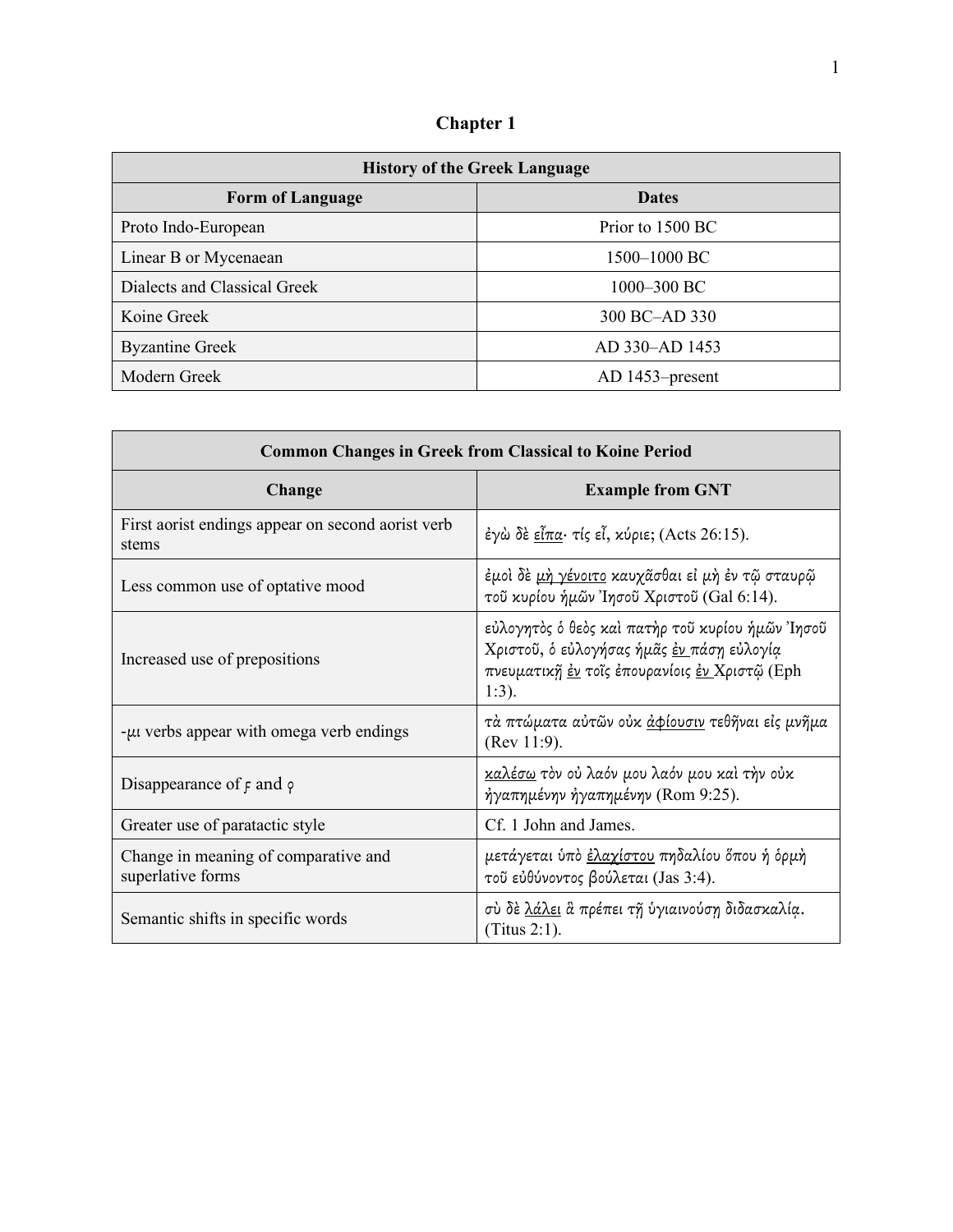| <b>Text Critical Criteria</b>                                  |                                                                              |  |
|----------------------------------------------------------------|------------------------------------------------------------------------------|--|
| <b>External Criteria</b>                                       | <b>Internal Criteria</b>                                                     |  |
| Favor the older manuscripts.                                   | Favor the reading that best fits the literary context.                       |  |
| Favor the reading supported by the majority of<br>manuscripts. | Favor the reading that corresponds best with<br>writings by the same author. |  |
| Favor the reading best attested across manuscript              | Favor the reading that best explains the origin of<br>the other variants.    |  |
| families.                                                      | Favor the shorter reading.                                                   |  |
|                                                                | Favor the more difficult reading.                                            |  |

| <b>Errors in the GNT</b>          |                                                                                                                                       |  |
|-----------------------------------|---------------------------------------------------------------------------------------------------------------------------------------|--|
| <b>Unintentional Errors</b>       |                                                                                                                                       |  |
| <b>Explanation</b><br><b>Type</b> |                                                                                                                                       |  |
| Errors of sight                   | Scribe glancing back and forth between<br>manuscripts makes an error.                                                                 |  |
| Errors of hearing                 | Scribe listening to dictated manuscript makes an<br>error.                                                                            |  |
| Errors of writing                 | Scribe makes an error in writing that cannot be<br>attributed to a mistake in copying by sight or<br>listening.                       |  |
| Errors of judgment                | Scribe wrongly judges what to copy-<br>incorporating a marginal note into the text, for<br>example.                                   |  |
| <b>Intentional Errors</b>         |                                                                                                                                       |  |
| <b>Explanation</b><br><b>Type</b> |                                                                                                                                       |  |
| Revision of grammar and spelling  | Orthographic or grammatical correction by a<br>scribe.                                                                                |  |
| Harmonization of passages         | Deleting or incorporating material so that the<br>passage corresponds with a parallel text (in the<br>Synoptic Gospels, for example). |  |
| Elimination of difficulties       | Deletion or revision of a perceived error.                                                                                            |  |
| Conflation of texts               | Scribe incorporated two or more variant readings<br>into his manuscript.                                                              |  |
| Adaption of liturgical tradition  | Addition of liturgical material to text.                                                                                              |  |
| Theological or doctrinal change   | Scribes omits or adds material to avoid perceived<br>theological difficulty.                                                          |  |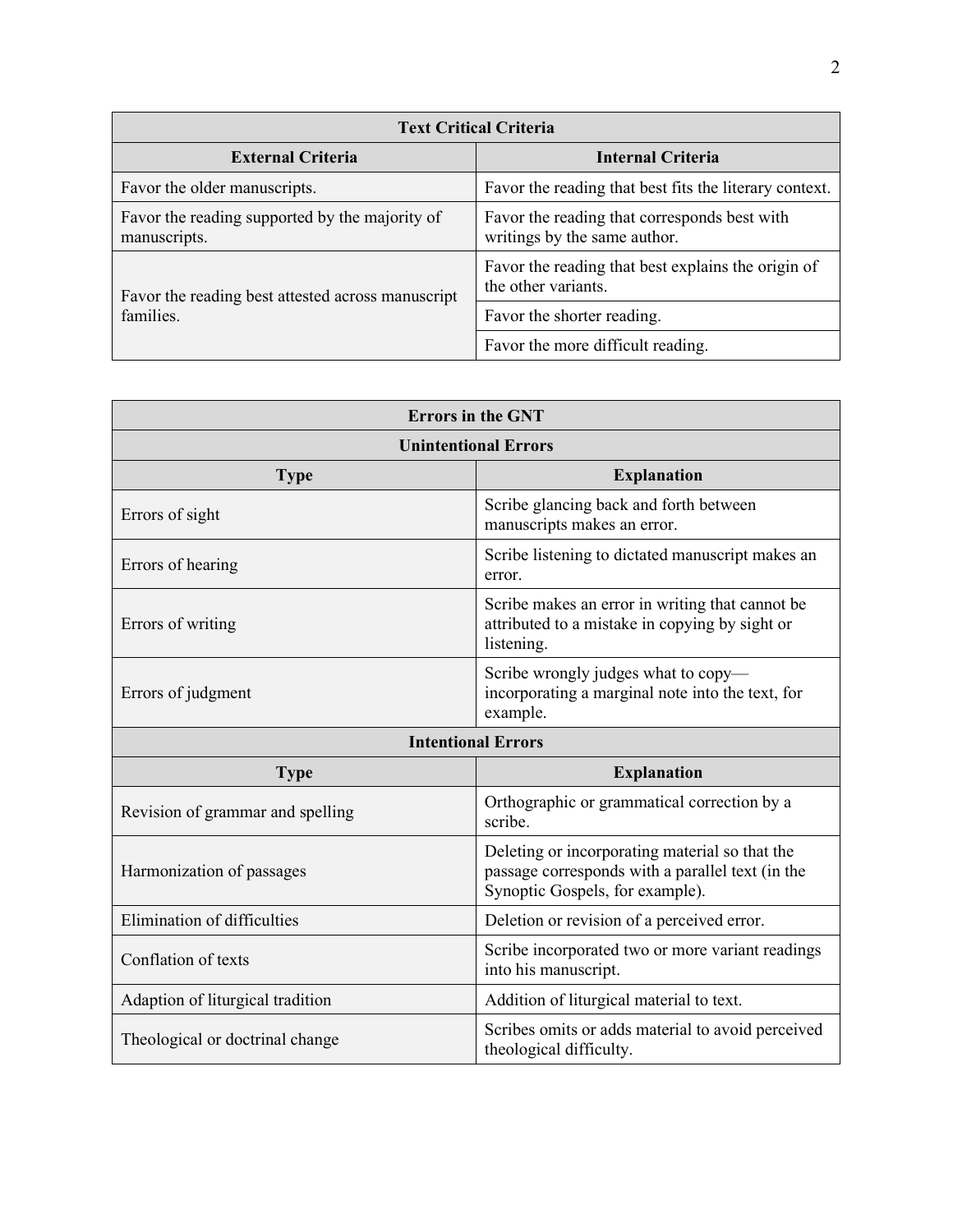| <b>Critical Editions of the GNT</b>                                                  |                                                                                                                                                                                                                                                                                                                       |  |
|--------------------------------------------------------------------------------------|-----------------------------------------------------------------------------------------------------------------------------------------------------------------------------------------------------------------------------------------------------------------------------------------------------------------------|--|
| <b>Text</b>                                                                          | <b>Characteristics</b>                                                                                                                                                                                                                                                                                                |  |
| United Bible Society, 5th edition<br>(UBS <sup>5</sup> )                             | Eclectic critical text. Notes only significant<br>variants, but provides extensive textual data and<br>an A, B, C, or D ranking. Edition primarily<br>intended for pastors and translators.                                                                                                                           |  |
| Novum Testamentum Graece, 28th edition<br>(Nestle-Aland <sup>28</sup> or $NA^{28}$ ) | Same NT text as UBS, but noting many more<br>variants through a system of symbols incorporated<br>into the text. Fewer textual witnesses provided<br>than in the UBS. Aimed at the academic<br>community.                                                                                                             |  |
| Editio Critica Maior (ECM)                                                           | Eclectic critical text of the NT that provides<br>comprehensive manuscript data for the first<br>thousand years of the church. Only the Catholic<br>Epistles and a short volume on parallel Gospel<br>pericopes have been completed. Material from<br>ECM gradually being incorporated into Nestle-<br>Aland and UBS. |  |
| <b>International Greek New Testament Project</b><br>(IGNTP)                          | Using the <i>textus receptus</i> as a base, the IGNTP<br>provides nearly exhaustive manuscript evidence<br>for all ancient witnesses. Only the Gospel of Luke<br>has been completed. Two volumes on the Gospel<br>of John (papyri and majuscules) have been<br>published.                                             |  |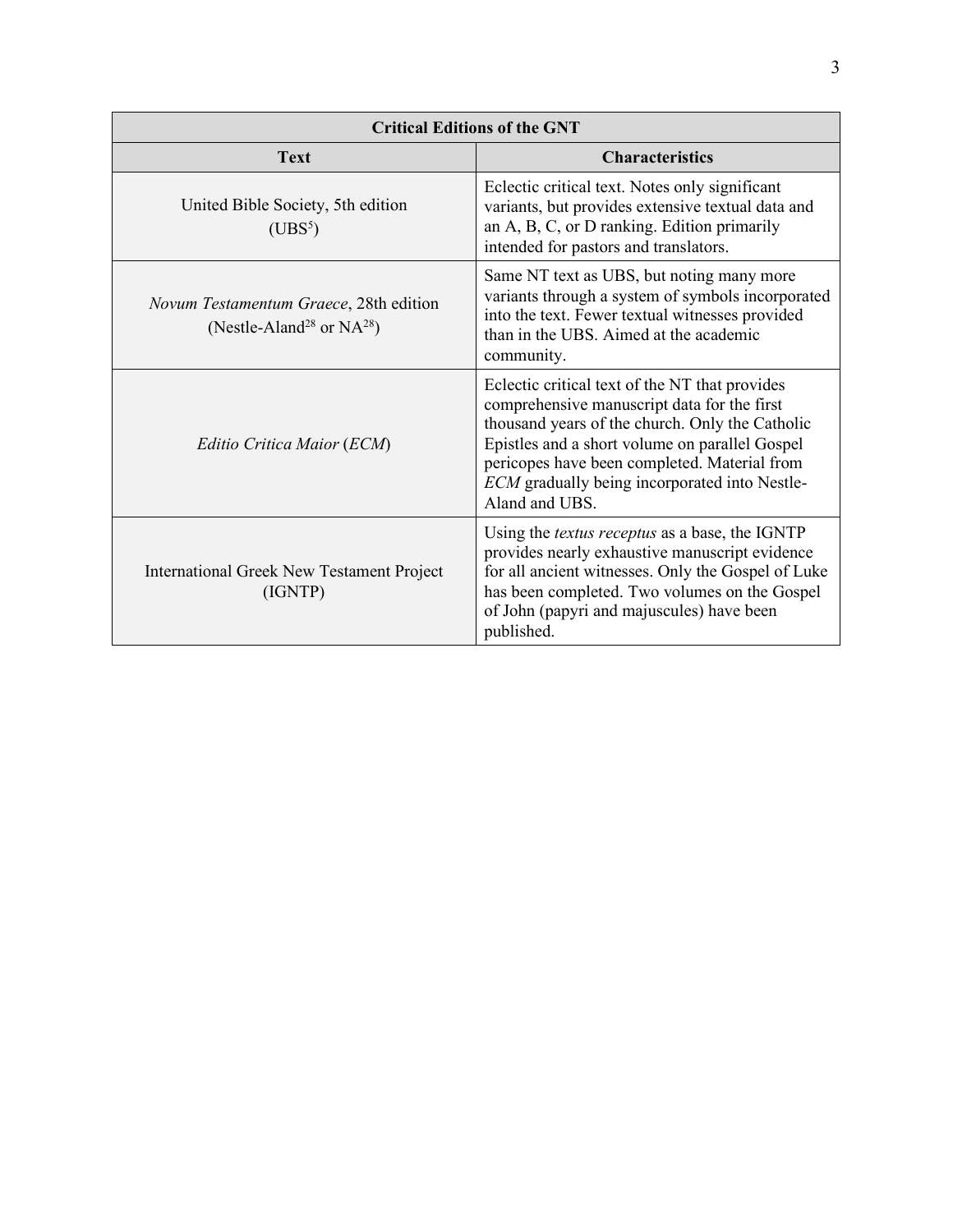**Chapter 2** 

| <b>Major Uses of the Nominative</b>   |                                                                                                                                          |                                                                                                                                                      |
|---------------------------------------|------------------------------------------------------------------------------------------------------------------------------------------|------------------------------------------------------------------------------------------------------------------------------------------------------|
| Subject                               | The subject of a finite verb.                                                                                                            | Ιωάννης μαρτυρεῖ περὶ αὐτοῦ ("John<br>testified about Him"; John 1:15 NASB).                                                                         |
| <b>Predicate</b><br><b>Nominative</b> | Provides further information about the<br>subject as a complement of a<br>copulative verb (expressing a state of<br>being).              | ό λόγος σάρξ έγένετο ("the Word<br>became flesh"; John $1:14$ ).                                                                                     |
| <b>Apposition</b>                     | Further explains the subject by<br>clarification, description, or<br>identification.                                                     | Παῦλος δοῦλος Χριστοῦ Ίησοῦ ("Paul, a<br>servant of Christ Jesus"; Rom 1:1).                                                                         |
| <b>Other Uses of the Nominative</b>   |                                                                                                                                          |                                                                                                                                                      |
| <b>Address</b>                        | Used in the place of a vocative in direct<br>address.                                                                                    | <b>οἱ ἄνδρες</b> , ἀγαπᾶτε τὰς γυναῖκας<br>("Husbands, love your wives"; Eph<br>$5:25$ ).                                                            |
| <b>Appellation</b>                    | Used in conjunction with an address or<br>title where a case other than the<br>nominative would be expected.                             | ύμεΐς φωνεΐτέ με 'Ο διδάσκαλος ("You<br>call me teacher"; John 13:13).                                                                               |
| <b>Absolute</b>                       | Grammatically independent use of the<br>nominative in introductory material<br>(such as titles, headings, salutations, or<br>addresses). | Παΰλος δοῦλος θεοῦ ("Paul, a servant<br>of God"; Titus $1:1$ ).                                                                                      |
| <b>Hanging</b><br><b>Nominative</b>   | The logical rather than syntactical<br>subject at the beginning of a sentence.                                                           | δ νικών ποιήσω αύτον στῦλον έν τῷ ναῷ<br>τοῦ θεοῦ μου ("The one who conquers,<br>I will make him a pillar in the temple<br>of my God"; $Rev 3:12$ ). |

| <b>Uses of the Vocative</b> |                                                                                                            |                                                          |
|-----------------------------|------------------------------------------------------------------------------------------------------------|----------------------------------------------------------|
| <b>Direct Address</b>       | The use of the articular or non-articular<br>vocative to designate the person or<br>thing being addressed. | Λάζαρε, δεῦρο ἔξω ("Lazarus, come<br>out!"; John 11:43). |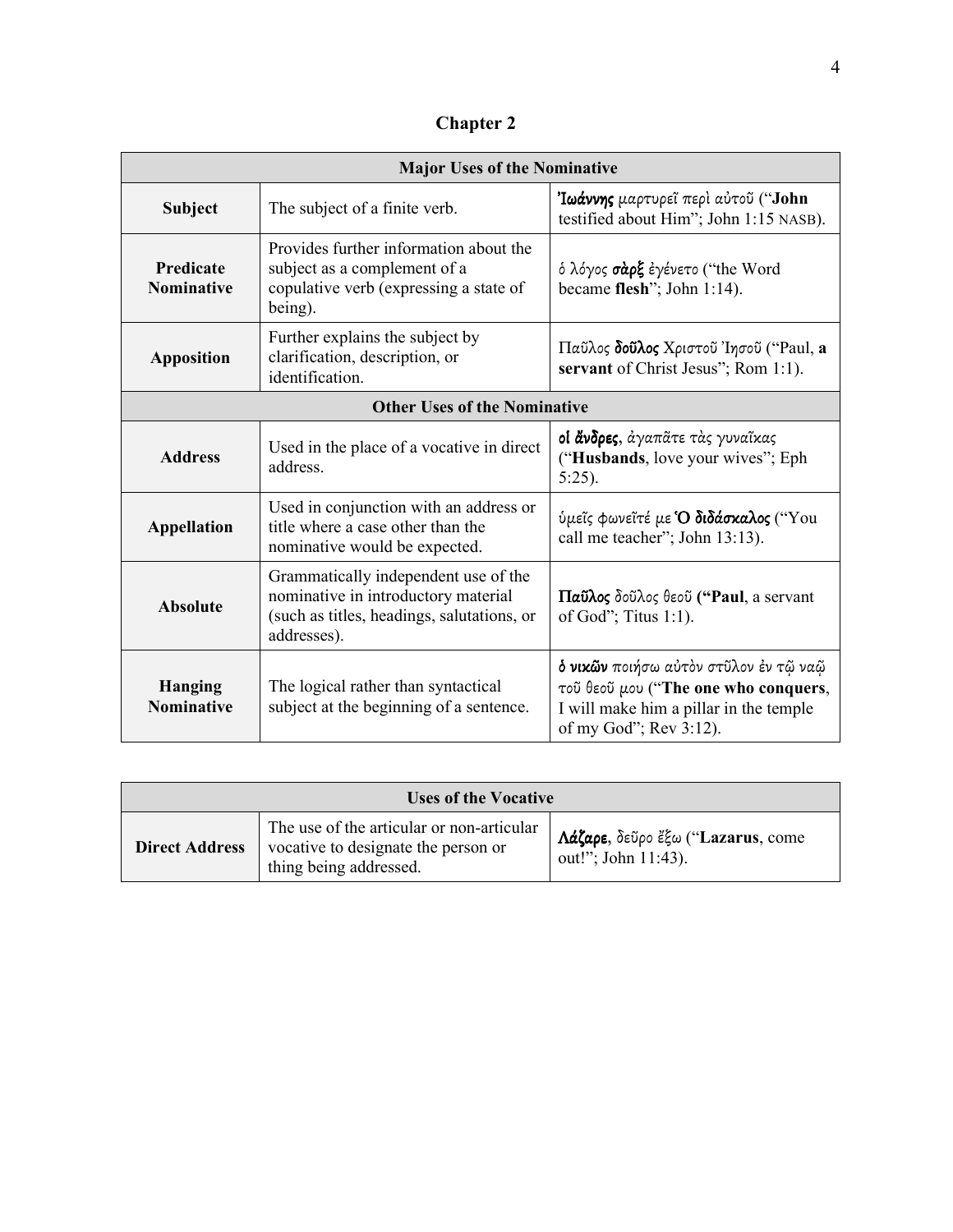| <b>Substantival Uses of the Accusative</b> |                                                                                                                                                                               |                                                                                                                                                                                                 |
|--------------------------------------------|-------------------------------------------------------------------------------------------------------------------------------------------------------------------------------|-------------------------------------------------------------------------------------------------------------------------------------------------------------------------------------------------|
| <b>Direct Object</b>                       | Serves as the recipient of the action.                                                                                                                                        | ούτως γάρ ήγάπησεν ό θεός τον κόσμον<br>("For God so loved the world"; John<br>$3:16$ ESV).                                                                                                     |
| Cognate<br><b>Accusative</b>               | Aligned with the verb either with<br>regard to the lexical root or the idea<br>conveyed.                                                                                      | ΐνα <u>στρατεύη</u> ἐν αὐταῖς τὴν καλὴν<br>στρατείαν ("that by them you fight the<br>good fight"; 1 Tim 1:18 NASB).                                                                             |
| <b>Double</b><br><b>Accusative</b>         | A verb requires more than one<br>accusative object to complete the<br>thought, taking either (1) a personal<br>and impersonal object or (2) a direct<br>and predicate object. | (1) δν αίτήσει ο υίος αύτου άρτον<br>("if his son asks him for bread"; Matt<br>7:9 ESV).<br>(2) ό δούς έαυτον άντίλυτρον ύπέρ<br>πάντων ("who gave himself as a<br>ransom for all"; 1 Tim 2:6). |
| Subject of<br><b>Infinitive</b>            | Functions as the subject of an<br>infinitive, indicating the agent<br>performing the action conveyed by the<br>infinitive.                                                    | πρὸ τοῦ σε Φίλιππον φωνῆσαι  εἶδόν<br>σε ("Before Philip called you  I saw<br>you"; John 1:48).                                                                                                 |
| <b>Apposition</b>                          | Two accusatives are juxtaposed, both<br>referring to the same person or thing,<br>with the second accusative further<br>specifying the first accusative.                      | καί έπί π <b>ῶλον</b> <u>υίδν</u> ύποζυγίου<br>("and on a colt, the foal of a donkey";<br>Matt 21:5).                                                                                           |
|                                            | <b>Adverbial Uses of the Accusative</b>                                                                                                                                       |                                                                                                                                                                                                 |
| <b>Measure</b>                             | Functions in essence like an adverb in<br>that it specifies measure (time or<br>space).                                                                                       | καί προσελθών μικρόν, έπεσεν έπι<br>πρόσωπον αύτοῦ ("And going a little<br>farther he fell on his face"; Matt 26:39<br>ESV).                                                                    |
| <b>Manner</b>                              | Functions in essence like an adverb in<br>that it specifies manner.                                                                                                           | δικαιούμενοι δωρεάν τη αύτου χάριτι<br>("They are justified freely by His<br>grace"; Rom 3:24).                                                                                                 |
| <b>Respect</b>                             | Restricts the reference of the verbal<br>action, indicating in what regard an<br>action is represented as true.                                                               | κατενύγησαν την καρδίαν ("they were<br>pierced to the heart"; Acts 2:37).                                                                                                                       |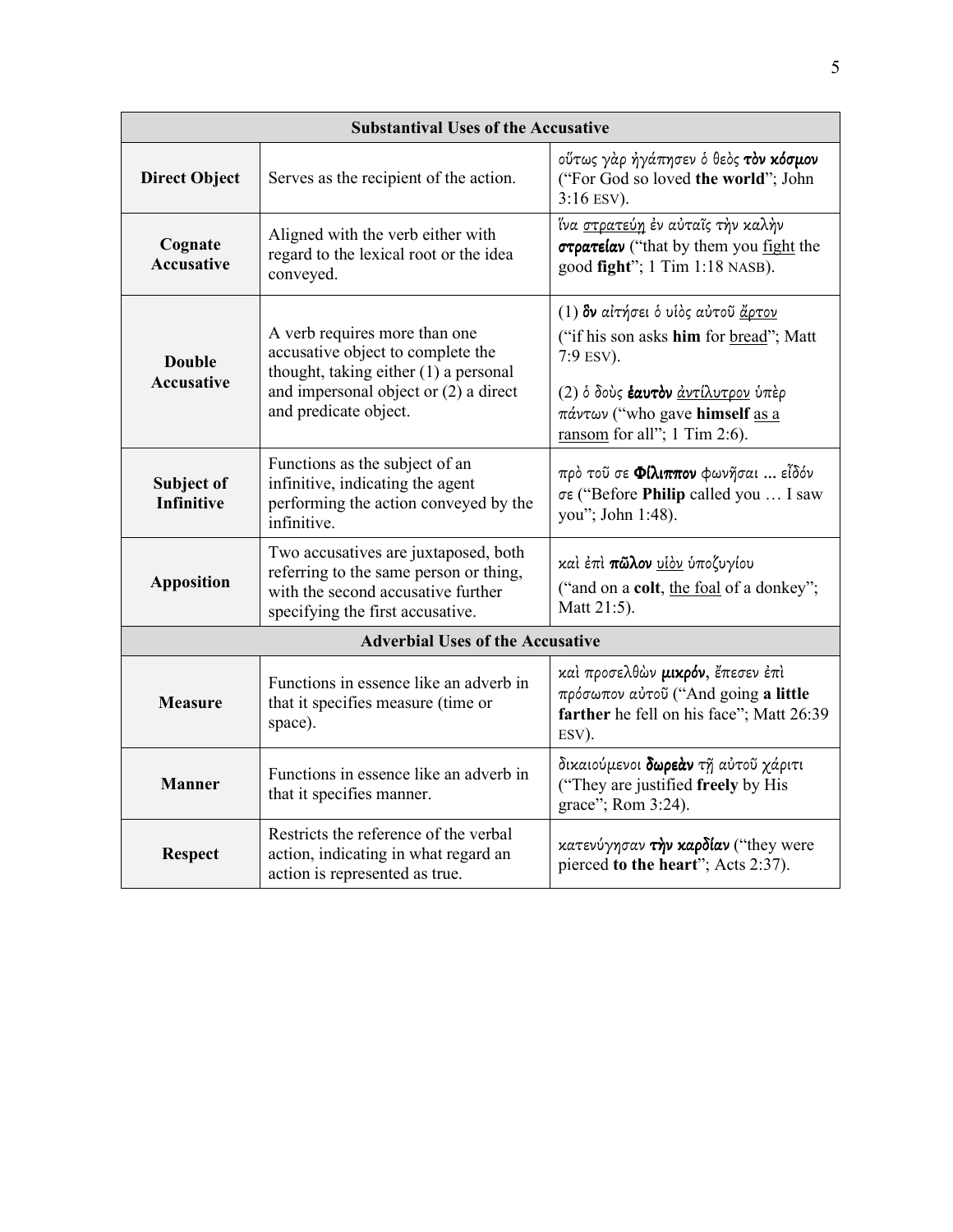**Chapter 3** 

| <b>Adjectival Uses of the Genitive</b> |                                                                                                                                                                                                                       |                                                                                                                       |
|----------------------------------------|-----------------------------------------------------------------------------------------------------------------------------------------------------------------------------------------------------------------------|-----------------------------------------------------------------------------------------------------------------------|
| <b>Description</b>                     | Further limits or describes the head<br>noun, but other common genitival<br>categories do not capture the specific<br>nuance.                                                                                         | $\beta$ άπτισμα <b>μετανοίας</b> ("a baptism of<br>repentance"; Mark 1:4).                                            |
| <b>Attributive</b>                     | Denotes an attribute or innate quality of<br>the head term, conveying an emphatic<br>adjectival idea.                                                                                                                 | τῷ ρήματι της δυνάμεως αύτοῦ ("by His<br>powerful word"; Heb 1:3).                                                    |
| <b>Possession</b>                      | Identifies ownership with regard to the<br>noun it modifies, often employing the<br>use of a possessive pronoun.                                                                                                      | και είσελθόντες είς τον οίκον Φιλίππου<br>("we entered the house of Philip"; Acts<br>$21:8$ ).                        |
| Relationship                           | Denotes a family relationship such as a<br>person's parent or spouse. The word<br>indicating the relationship is often<br>omitted and must be inferred.                                                               | Ιάκωβον τον τού Ζεβεδαίου ("James the<br>son of Zebedee"; Matt 4:21 NASB).                                            |
| <b>Source</b>                          | Indicates the origin of the head noun<br>("from").                                                                                                                                                                    | τήν του θεου δικαιοσύνην ("the<br>righteousness from God"; Rom 10:3).                                                 |
| <b>Material or</b><br>Content          | Indicates the material of which the<br>head term is made or specifies the<br>content of an object or abstract noun.                                                                                                   | Material: γόμον χρυσοῦ ("cargo of<br>gold"; Rev 18:12).                                                               |
|                                        |                                                                                                                                                                                                                       | Content: ποτήριον ύδατος ("a cup of<br>water"; Mark 9:41).                                                            |
| <b>Partitive</b>                       | Whether by itself or in conjunction<br>with the preposition $\dot{\alpha}\pi\dot{\alpha}$ or $\dot{\epsilon}\kappa$ , the<br>articular noun in the genitive denotes<br>the whole of which the head noun is a<br>part. | $\mathbf{\hat{E}}\mathbf{v}$ τῶν πλοίων ("one of the boats";<br>Luke 5:3).                                            |
|                                        | <b>Verbal Uses of the Genitive</b>                                                                                                                                                                                    |                                                                                                                       |
| Subjective                             | Functions semantically as the subject<br>of the verbal idea implied in the head<br>noun, producing the action.                                                                                                        | τίς ήμᾶς χωρίσει ἀπὸ τῆς ἀγάπης <b>τοῦ</b><br>Χριστοῦ; ("Who can separate us from<br>the love of Christ?"; Rom 8:35). |
| Objective                              | Functions semantically as the direct<br>object of the verbal idea implicit in the<br>head noun, receiving the action.                                                                                                 | έχετε πίστιν θεοΰ ("Have faith in God";<br>Mark 11:22).                                                               |
|                                        | <b>Adverbial Uses of the Genitive</b>                                                                                                                                                                                 |                                                                                                                       |
| <b>Time or Place</b>                   | Indicates the location in time or space<br>where an action occurs. The focus is on<br>kind or quality.                                                                                                                | Time: δ έλθών πρός αύτον νυκτός το<br>$πρ\tilde{ω}τον$ ("who had previously come to<br>him at night"; Acts 9:25).     |
|                                        |                                                                                                                                                                                                                       | Place: μετά δε την μετοικεσίαν<br>$Baβυλώνος$ ("After the exile to<br>Babylon"; Matt 1:12 NIV).                       |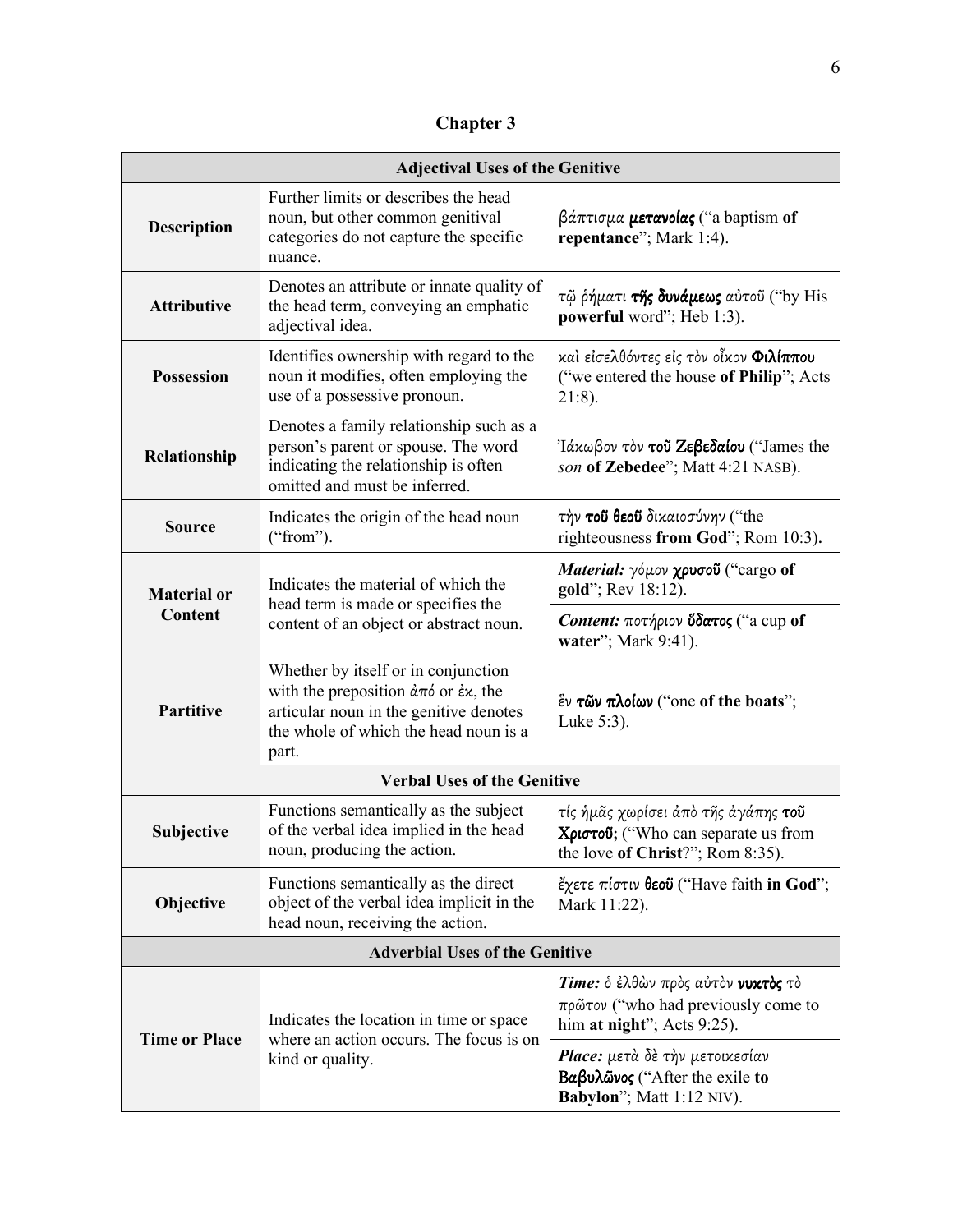| <b>Separation</b>                                                                                                                | Indicates motion away from or<br>distance, whether literally or<br>figuratively ("from").                                                                         | άποστήσονταί τινες <b>της πίστεως</b> ("some<br>will depart from the faith"; 1 Tim<br>$4:1$ ).         |
|----------------------------------------------------------------------------------------------------------------------------------|-------------------------------------------------------------------------------------------------------------------------------------------------------------------|--------------------------------------------------------------------------------------------------------|
| Conveys the impersonal means or<br><b>Means</b> or<br>personal agent by which a given action<br>Agency<br>is carried out ("by"). |                                                                                                                                                                   | Means: δ γάρ θεδς άπείραστός έστιν<br>κακῶν ("Since God is not tempted by<br>evil"; Jas 1:13).         |
|                                                                                                                                  | Agency: δεύτε, οι εύλογημένοι του<br>πατρός μου ("Come, you who are<br>blessed by my Father"; Matt 25:34).                                                        |                                                                                                        |
| Comparison                                                                                                                       | Used to denote comparison in<br>conjunction with a comparative adverb<br>("than").                                                                                | μείζων έστιν ό θεός <b>της καρδίας</b> ήμῶν<br>("God is greater than our conscience";<br>1 John 3:20). |
| Price                                                                                                                            | Indicates the price that is paid or the<br>value that attaches to a given item.                                                                                   | ήγοράσθητε <b>τιμης</b> ("you have been<br>bought with a price"; 1 Cor 6:20<br>NASB).                  |
|                                                                                                                                  | <b>Other Uses of the Genitive</b>                                                                                                                                 |                                                                                                        |
| <b>Apposition</b>                                                                                                                | The genitive of apposition provides an<br>alternate designation (simple) of a                                                                                     | Simple: διά Ιερεμίου του προφήτου<br>("through Jeremiah the prophet"; Matt<br>$2:17$ ).                |
|                                                                                                                                  | genitive head noun or provides an<br>explanatory (epexegetical) restatement<br>of a head noun in any case.                                                        | Epexegetical: την δωρεάν του άγίου<br>πνεύματος ("the gift of the Holy<br>Spirit"; Acts 2:38).         |
| <b>Direct Object</b>                                                                                                             | Verbs of sensation, emotion or volition,<br>sharing, ruling, or separation, take their<br>direct object in the genitive case<br>(instead of the accusative case). | μή τινος ύστερήσατε ("you did not lack<br>anything, did you?"; Luke $22:35$ ).                         |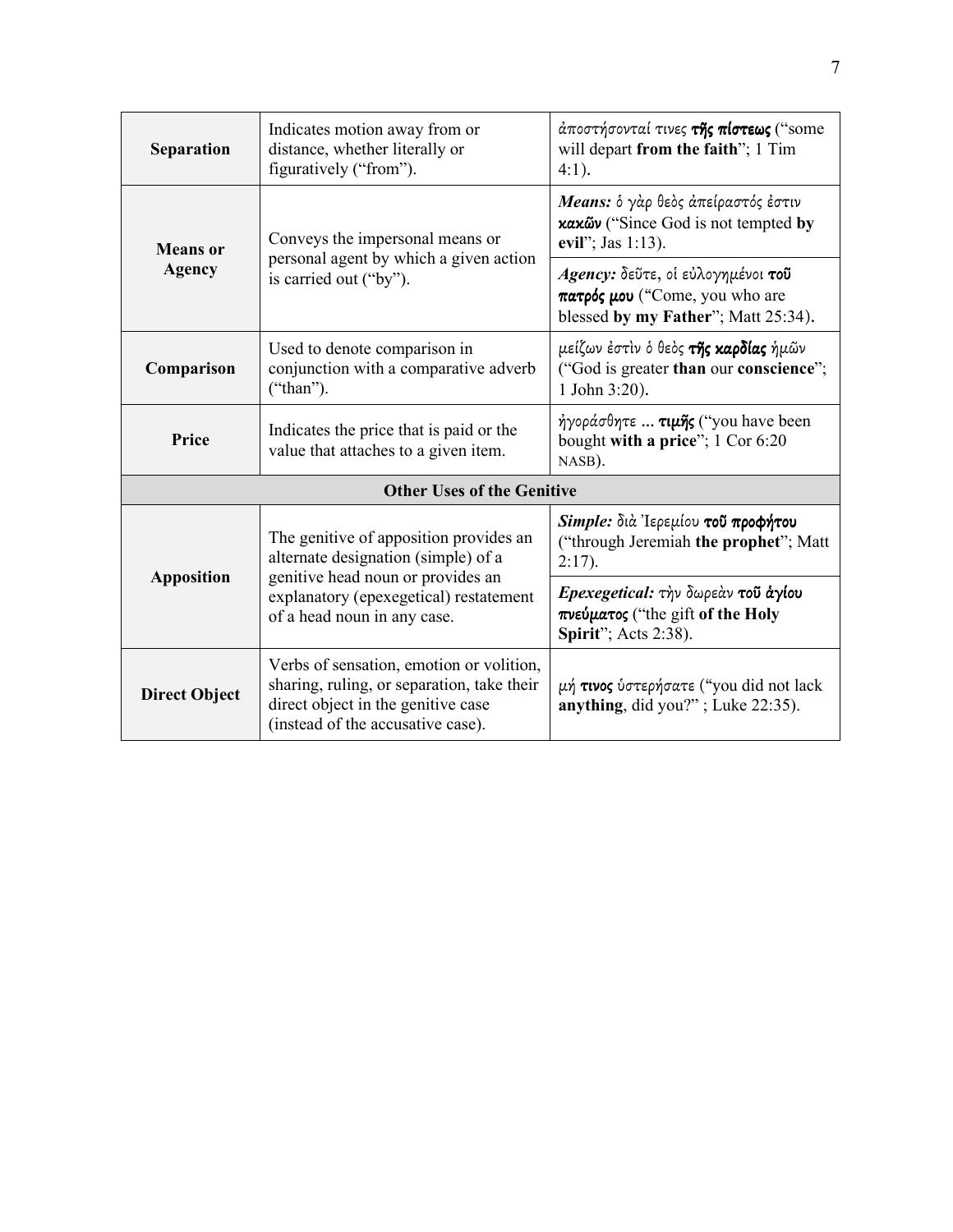**Chapter 4**

| <b>Pure Dative</b>                                                   |                                                                                                                              |                                                                                                            |
|----------------------------------------------------------------------|------------------------------------------------------------------------------------------------------------------------------|------------------------------------------------------------------------------------------------------------|
| <b>Indirect Object</b>                                               | Indicates the one for whom or in whose<br>interest an act is performed.                                                      | δός δόξαν τῷ θεῷ ("Give glory to God";<br>John 9:24).                                                      |
| <b>Personal</b><br><b>Interest</b><br>(Advantage or<br>Disadvantage) | Denotes the person (or rarely, the<br>thing) to whose benefit or detriment a<br>verbal action occurs.                        | Advantage: ώς νύμφην κεκοσμημένην<br>τῷ ἀνδρί αὐτῆς ("like a bride adorned<br>for her husband"; Rev 21:2). |
|                                                                      |                                                                                                                              | Disadvantage: ή δε Ηρωδιάς ένεῖχεν<br>αύτῷ ("So Herodias held a grudge<br>against him"; Mark 6:19).        |
| <b>Reference or</b><br><b>Respect</b>                                | Limits the extent to which something is<br>presented as true, qualifying a<br>statement that would otherwise not be<br>true. | τη άμαρτία απέθανεν έφάπαξ ("he died<br>to sin once for all"; Rom $6:10$ ).                                |
| <b>Possession</b>                                                    | Unique construction in which the<br>dative possesses the subject of an<br>equative verb (such as είμι or γίνομαι).           | <b>ύμῖν</b> γάρ ἐστιν ἡ ἐπαγγελία ("For the<br>promise is for you"; Acts 2:39).                            |
| <b>Locative Dative</b>                                               |                                                                                                                              |                                                                                                            |
| Place                                                                | Pinpoints the literal physical location<br>of a noun in the dative case.                                                     | τούς περί αύτον κύκλω καθημένους<br>("those sitting in a circle around him";<br>Mark 3:34).                |
| <b>Sphere</b>                                                        | Identifies the figurative or metaphorical<br>location (i.e., sphere or realm) of a<br>noun in the dative case.               | άναστενάξας <b>τῷ πνεύματι</b> αὐτοῦ<br>("sighing deeply in his spirit" Mark<br>$8:12$ ).                  |
| <b>Time</b>                                                          | Indicates the point in time (location in<br>time) at which the action of a verb is<br>accomplished.                          | καὶ <b>τῆ ἡμέρα τῆ τρίτη</b> γάμος ἐγένετο<br>("On the third day, a wedding took<br>place"; John 2:1).     |
|                                                                      | <b>Instrumental Dative</b>                                                                                                   |                                                                                                            |
| <b>Means</b>                                                         | Denotes the impersonal means by<br>which the action of a given verb is<br>accomplished.                                      | κατακόπτων έαυτον λίθοις ("cutting<br>himself with stones"; Mark 5:5).                                     |
| <b>Manner</b>                                                        | Denotes the manner in which the action<br>of a given verb is accomplished.                                                   | παρρησία τον λόγον έλάλει ("He spoke<br>openly this"; Mark 8:32).                                          |
| <b>Agency</b>                                                        | Denotes the personal agency by which<br>the action of a given verb is<br>accomplished.                                       | εί δε πνεύματι άγεσθε ("But if you are<br>led by the Spirit"; Gal 5:18).                                   |
| <b>Association</b>                                                   | Denotes the person or thing with which<br>a person is associated or by which a<br>person is accompanied.                     | <u>συν</u> ταφέντες <b>αὐτῷ</b> ἐν τῷ βαπτισμῷ<br>("Having been buried with him in<br>baptism"; Col 2:12). |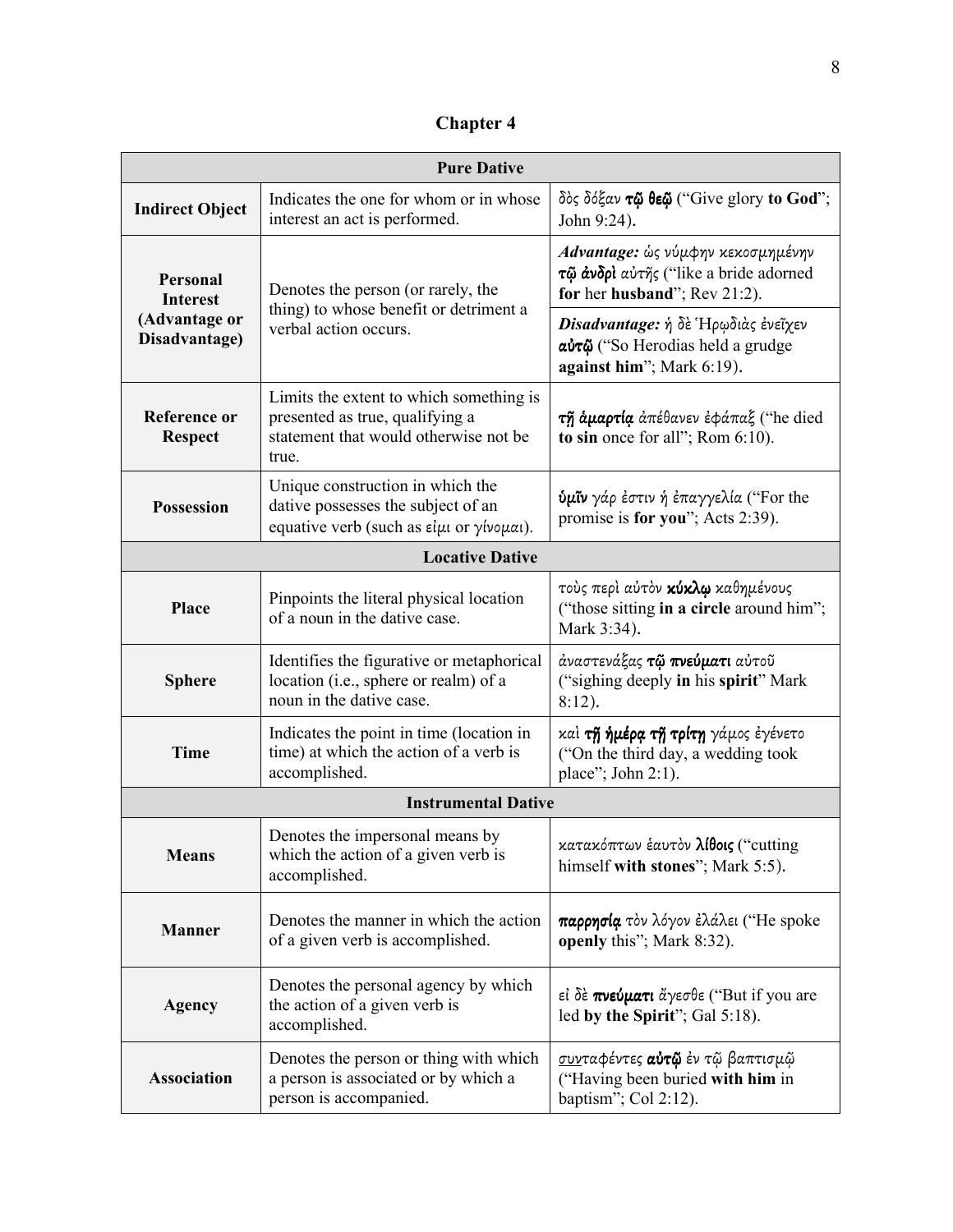| <b>Other Uses</b>     |                                                                                                                                                          |                                                                                                            |
|-----------------------|----------------------------------------------------------------------------------------------------------------------------------------------------------|------------------------------------------------------------------------------------------------------------|
| Cause                 | Indicates the basis or reason of the<br>action of a given verb, whether external<br>(occasion) or internal (motivation).                                 | έγω δε λιμώ ὧδε απόλλυμαι ("here I am<br>dying [because] of hunger!"; Luke<br>$15:17$ ).                   |
| <b>Cognate Dative</b> | Use of a dative noun that is a cognate<br>(of the same stem) to the verb it<br>modifies either formally or<br>conceptually.                              | <u>έξέστησαν</u> <b>έκστάσει μεγάλη</b> ("they were<br>utterly astonished"; Mark 5:42).                    |
| <b>Apposition</b>     | Two related substantives refer to the<br>same person or thing.                                                                                           | έν τῷ Βεελζεβούλ <b>ἄρχοντι</b> τῶν<br>δαιμονίων ("by Beelzebul, the ruler of<br>the demons"; Matt 12:24). |
| <b>Direct Object</b>  | The dative occurs after certain verbs of<br>trusting, obeying, serving, worshiping,<br>thanksgiving, or following and<br>functions as the direct object. | εύχαριστοῦμεν τῷ θεῷ  πάντοτε ("We<br>always thank God"; Col 1:3).                                         |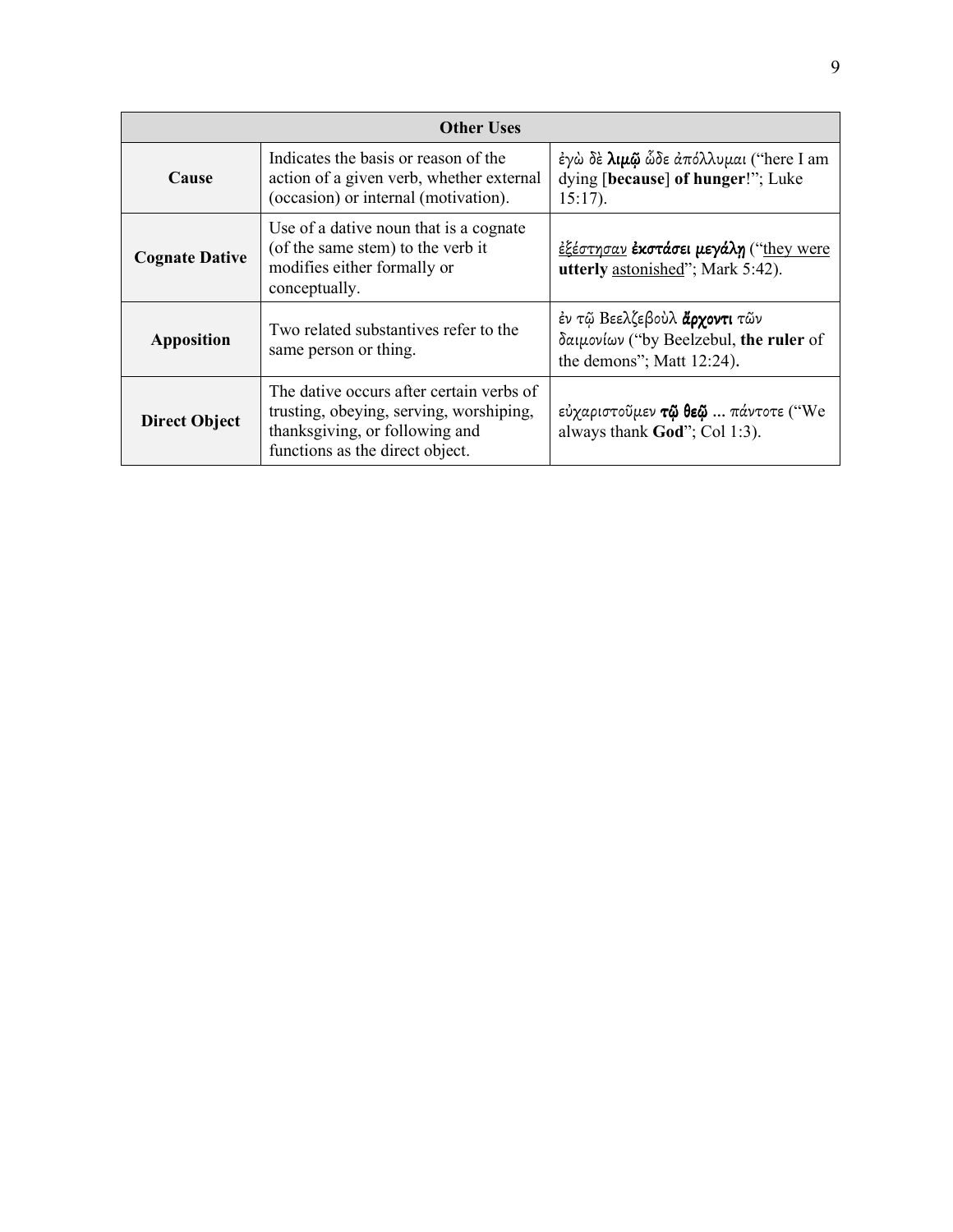| <b>Uses of the Article</b>          |                                                                                                                                                      |                                                                                                                                                                                            |  |
|-------------------------------------|------------------------------------------------------------------------------------------------------------------------------------------------------|--------------------------------------------------------------------------------------------------------------------------------------------------------------------------------------------|--|
| With<br><b>Substantives</b>         |                                                                                                                                                      | Identification: ποῦ ἐστιν δ τεχθείς βασιλεύς τῶν<br>'Iουδαίων ("Where is he who has been born King of<br>the Jews?"; Matt 2:2).                                                            |  |
|                                     |                                                                                                                                                      | Par excellence: δ προφήτης εἶ σύ; ("Are you the<br>Prophet?"; John 1:21).                                                                                                                  |  |
|                                     | The article particularizes a<br>substantive or uses it                                                                                               | Monadic (one-of-a-kind): οὕτως γὰρ ἠγάπησεν δ<br>θεός τον κόσμον, ὥστε <b>τον</b> υίον τον μονογενῆ ἔδωκεν<br>("For God so loved the world, that he gave his only<br>Son"; John 3:16 ESV). |  |
|                                     | generically.                                                                                                                                         | With Abstract Nouns: ή σωτηρία έκ τῶν Ἰουδαίων<br>έστίν ("salvation is from the Jews"; John 4:22).                                                                                         |  |
|                                     |                                                                                                                                                      | Previous reference (anaphoric): πόθεν οὖν ἔχεις τὸ<br>ύδωρ τὸ ζῶν ("So where do You get that 'living<br>water'?"; John 4:11 ESV).                                                          |  |
|                                     |                                                                                                                                                      | Generic: Προσέχετε άπό των ψευδοπροφητῶν ("Be<br>on your guard against false prophets"; Matt 7:15).                                                                                        |  |
| As a Pronoun                        |                                                                                                                                                      | As Personal Pronoun: οί δε εἶπαν αὐτῷ ("They<br>told him"; Matt 2:5).                                                                                                                      |  |
|                                     |                                                                                                                                                      | As Relative pronoun: δοξάσωσιν τον πατέρα ύμῶν<br>τον έν τοΐς ούρανοΐς ("give glory to your Father who<br>is in heaven"; Matt 5:16 ESV).                                                   |  |
|                                     | The article functions as a<br>personal, relative, possessive,<br>demonstrative, or alternate                                                         | As Possessive Pronoun: δ δε διεΐλεν αύτοΐς τον βίον<br>("And he divided his property between them";<br>Luke 15:12 ESV).                                                                    |  |
|                                     | pronoun.                                                                                                                                             | As Demonstrative Pronoun: οι έν τῷ πλοίω<br>προσεκύνησαν αύτῷ ("those in the boat worshiped<br>Him"; Matt 14:33).                                                                          |  |
|                                     |                                                                                                                                                      | As Alternate Pronoun: αύτος έδωκεν τούς μέν<br>άποστόλους ("He gave some as apostles"; Eph 4:11<br>NASB).                                                                                  |  |
| <b>Absence of</b><br><b>Article</b> | The absence of the article<br>may convey that a given<br>substantive is non-particular<br>(indefinite or qualitative) or                             | Indefinite: καὶ εἶπεν τοῖς μαθηταῖς αὐτοῦ ἵνα<br>πλοιάριον προσκαρτερη αύτῷ ("Then He told His<br>disciples to have a small boat ready for Him";<br>Mark 3:9).                             |  |
|                                     | definite. If definite, this may<br>be in conjunction with a                                                                                          | <b>Qualitative:</b> πλήρης <b>χάριτος</b> και <b>άληθείας</b> ("full of<br>grace and truth"; John 1:14).                                                                                   |  |
|                                     | proper name, a prepositional<br>object, ordinal numbers, in<br>predicate nominatives, as the<br>complement in an object,<br>complement construction, | Definite:<br>Proper Name: Παΰλος και Σιλᾶς προσευχόμενοι<br>("Paul and Silas were praying"; Acts16:25).                                                                                    |  |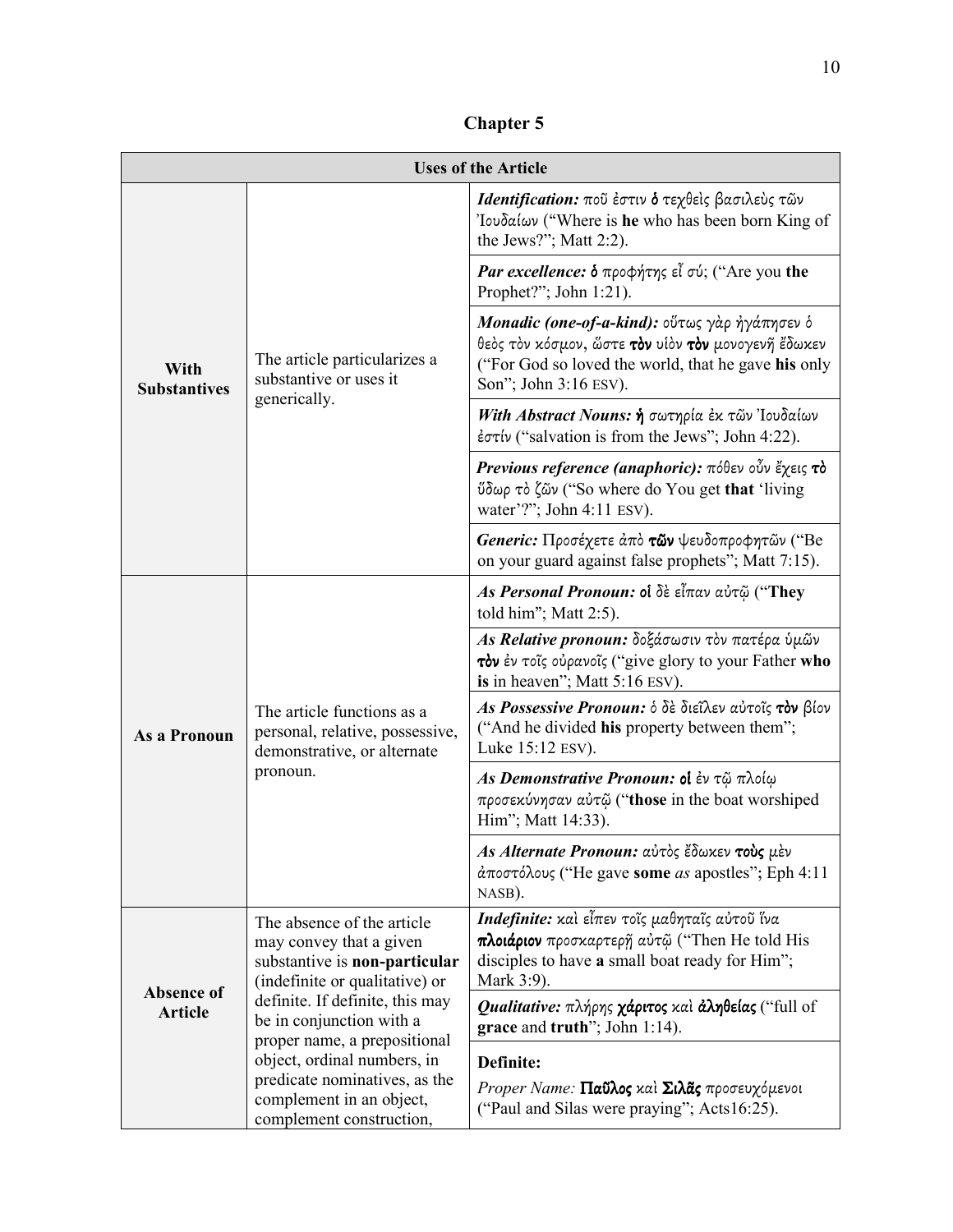|                      | with monadic (one-of-a-kind)<br>nouns, with abstract or<br>generic nouns, with a<br>pronominal adjective, or with<br>technical expressions.                                                                               | Prepositional Object: Χαίρετε έν κυρίω ("Rejoice<br>in the Lord"; Phil 4:4).<br><i>Predicate nominative:</i> $\theta \in \partial \mathcal{U}$ if $\mu \in \partial \mathcal{U}$ am the Son<br>of God!"; Matt 27:43 ESV). |
|----------------------|---------------------------------------------------------------------------------------------------------------------------------------------------------------------------------------------------------------------------|---------------------------------------------------------------------------------------------------------------------------------------------------------------------------------------------------------------------------|
| <b>Special Rules</b> | <b>Granville Sharp Rule:</b><br>When a single article governs<br>two singular, personal, non-<br>proper substantives of the<br>same case that are joined by<br>$x\alpha i$ , they frequently refer to<br>the same person. | τοῦ μεγάλου θεοῦ καὶ σωτῆρος ἡμῶν Ἰησοῦ Χριστοῦ<br>("our great God and Savior, Jesus Christ"; Titus<br>$2:13$ ).                                                                                                          |
|                      | <b>Colwell's Rule: A definite</b><br>predicate nominative does not<br>usually take the article when<br>preceding the copula (linking)<br>verb).                                                                           | <b>θεός</b> ἦν ὁ λόγος ("the Word was <b>God</b> "; John 1:1).                                                                                                                                                            |
|                      | <b>Apollonius's Canon: When</b><br>two nouns are in a genitive<br>construction, both the head<br>noun and the noun in the<br>genitive case either have or<br>lack the article.                                            | <b>δ</b> λόγος <b>τοῦ</b> θεοῦ = "the Word of God" (John 10:35)<br>or λόγος θεοῦ (1 Pet 1:23).                                                                                                                            |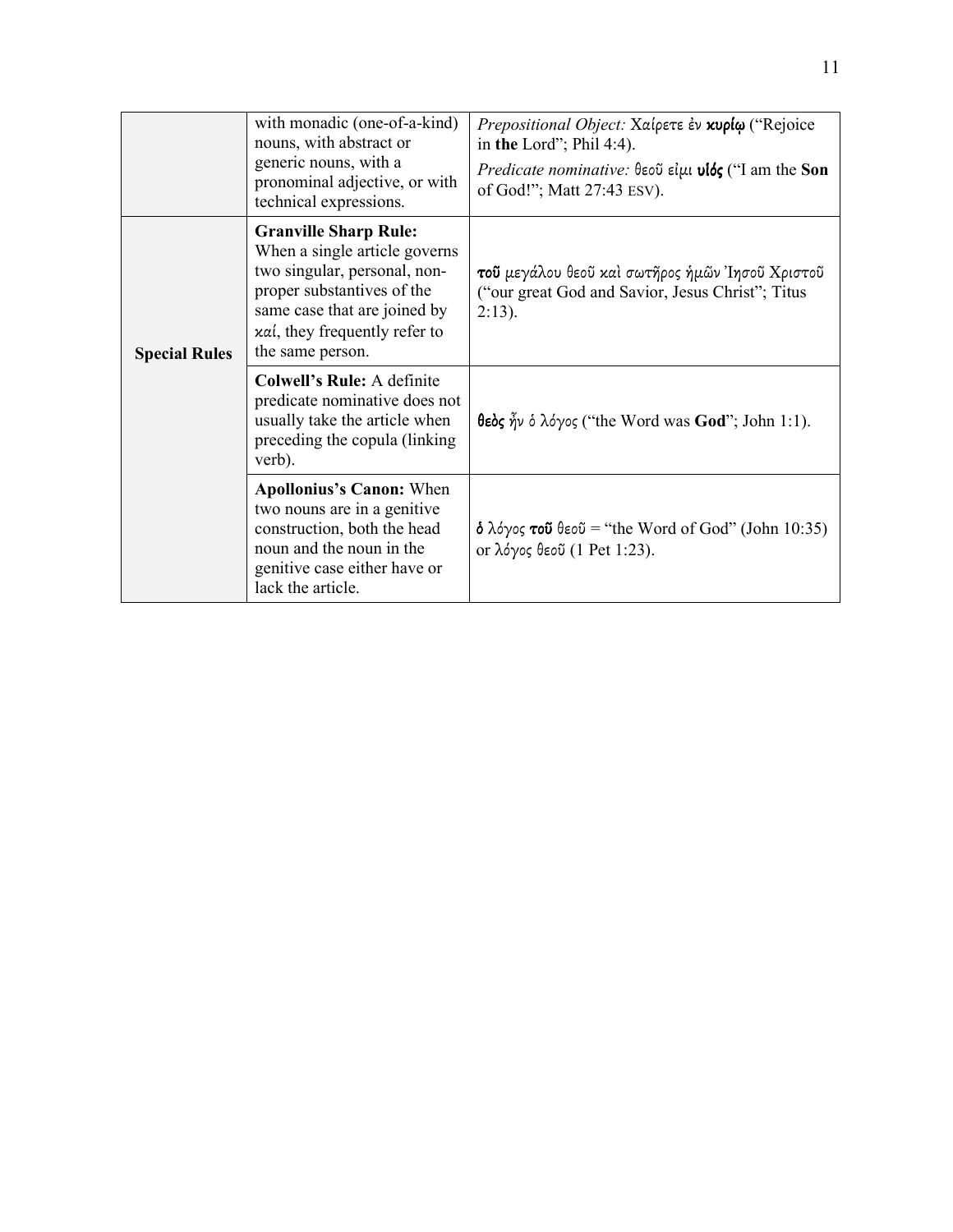| <b>General Use of the Adjective</b>                                        |                                                                                                                                                      |                                                                                                                                                                    |  |  |
|----------------------------------------------------------------------------|------------------------------------------------------------------------------------------------------------------------------------------------------|--------------------------------------------------------------------------------------------------------------------------------------------------------------------|--|--|
| Predicate                                                                  | An adjective that predicates a certain                                                                                                               | With Article: $\pi$ ιστός ό θεός ("God is<br>faithful"; 1 Cor 1:9).                                                                                                |  |  |
|                                                                            | quality to the subject, frequently by way<br>of a copulative (linking) verb.                                                                         | Without Article: μακάριος <u>άνηρ</u> οὖ οὐ μη<br>λογίσηται κύριος άμαρτίαν ("blessed is<br>the man against whom the Lord will not<br>count his sin"; Rom 4:8 ESV) |  |  |
|                                                                            |                                                                                                                                                      | With Article: δ άληθινός θεός ("the true<br>God"; 1 John 5:20).                                                                                                    |  |  |
| <b>Attributive</b>                                                         | An adjective that ascribes a particular<br>quality to a noun or substantive.                                                                         | Without Article: πολλῶν στρουθίων<br>διαφέρετε ύμεῖς ("you are worth more<br>than many sparrows"; Matt 10:31).                                                     |  |  |
| <b>Substantival</b>                                                        | The adjective normally takes on the<br>characteristics of a noun (e.g., the article)<br>and functions as a noun or substantive in<br>a given phrase. | σύ εἶ <b>ό ἅγιος</b> ("You are the Holy One";<br>John 6:69 NASB).                                                                                                  |  |  |
| <b>Adverbial</b>                                                           | Use of an adjective (usually in the neuter<br>accusative singular) to modify a verb<br>rather than noun.                                             | καὶ προελθὼν <b>μικρὸν</b> ἔπεσεν ἐπὶ πρόσωπον<br>αύτοῦ ("Going a little farther, He fell<br>facedown"; Matt 26:39).                                               |  |  |
| Use of the Adjective to Show Kind/Degree                                   |                                                                                                                                                      |                                                                                                                                                                    |  |  |
| <b>Positive</b>                                                            | Focuses on the properties of a noun in<br>terms of kind rather than degree.                                                                          | ό νόμος πνευματικός έστιν ("the law is<br>spiritual"; Rom 7:14).                                                                                                   |  |  |
| Comparative                                                                | Focuses on the properties of a noun in<br>terms of degree rather than kind.                                                                          | έρχεται ό <b>ίσχυρότερός</b> μου όπίσω μου<br>("Someone more powerful than I will<br>come after me"; Mark 1:7).                                                    |  |  |
| Compares the qualities of three or more<br><b>Superlative</b><br>entities. |                                                                                                                                                      | τί έμοὶ καὶ σοί, Ἰησοῦ υἱὲ τοῦ θεοῦ τοῦ<br>ύψίστου; ("What do You have to do with<br>me, Jesus, You Son of the Most High<br>God?"; Luke 8:28).                     |  |  |
| <b>Elative</b>                                                             | Use of the comparative or superlative<br>adjective to describe an intensification of                                                                 | Comparative for Elative: σπουδαιότερος<br>έξῆλθεν ("[he] being very diligent,<br>went out"; 2 Cor 8:17).                                                           |  |  |
|                                                                            | the positive notion.                                                                                                                                 | Superlative for Elative: ὄχλος πλεΐστος<br>("a very large crowd"; Mark 4:1).                                                                                       |  |  |
| <b>Special Cases</b>                                                       |                                                                                                                                                      | Positive for Comparative: καλόν σοί<br>έστιν ("It is better for you"; Matt 18:8).                                                                                  |  |  |
|                                                                            | Instances where popular speech and/or<br>Semitic influence affected the use of the<br>positive, comparative and superlative for                      | Positive for Superlative: ή μεγάλη και<br>πρώτη έντολή ("the greatest and most<br>important command"; Matt 22:38).                                                 |  |  |
|                                                                            | one another.                                                                                                                                         | Comparative for Superlative: μείζων δε<br>τούτων ή άγάπη ("but the greatest of<br>these is love"; $1$ Cor 13:13).                                                  |  |  |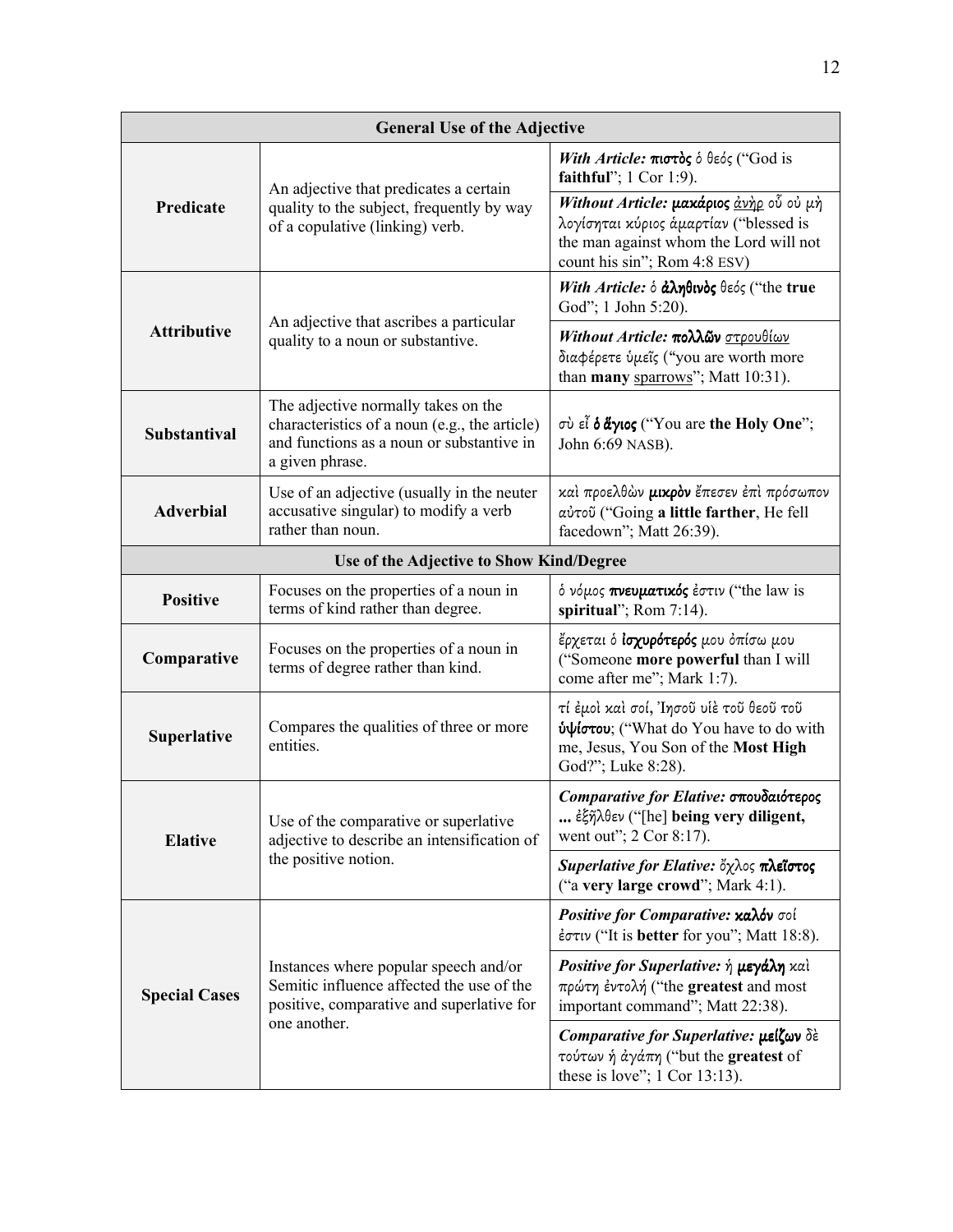| <b>Chapter 6</b> |  |
|------------------|--|
|------------------|--|

| <b>Person and Number</b> |                                              |                                            |  |
|--------------------------|----------------------------------------------|--------------------------------------------|--|
|                          | <b>Singular</b><br><b>Plural</b>             |                                            |  |
| <b>First</b>             | έγώ ("Γ")                                    | ήμεῖς ("we")                               |  |
| Second                   | $\sigma\acute{v}$ ("you" sg)                 | ύμεῖς ("you" <i>pl</i> )                   |  |
| <b>Third</b>             | αὐτός, $-\eta$ , $-\phi$ ("he," "she," "it") | αὐτοί, $-\alpha$ ί, $-\dot{\alpha}$ (they) |  |

| <b>Active Voice</b>                                                                |                                                                                 |                                                                                                                       |  |
|------------------------------------------------------------------------------------|---------------------------------------------------------------------------------|-----------------------------------------------------------------------------------------------------------------------|--|
| <b>Simple</b>                                                                      | The subject directly performs the<br>action of the verb.                        | ήγάπησεν ό θεός τον κόσμον ("God loved<br>the world"; John $3:16$ ).                                                  |  |
| Causative                                                                          | The subject is the cause behind the<br>action of the verb.                      | τον ήλιον αύτου άνατέλλει (God "causes<br>His sun to rise"; Matt 5:45).                                               |  |
| <b>Reflexive</b>                                                                   | The subject performs the action to<br>himself.                                  | γύμναζε σεαυτόν πρός εὐσέβειαν ("Train<br>yourself in godliness"; 1 Tim 4:7).                                         |  |
|                                                                                    | <b>Middle Voice</b>                                                             |                                                                                                                       |  |
| <b>Reflexive</b>                                                                   | The subject performs the action to<br>himself.                                  | άπελθών <b>άπήγξατο</b> (Judas "went out and<br>hanged himself"; Matt 27:5).                                          |  |
| <b>Special Interest</b>                                                            | The subject performs the action for<br>himself.                                 | Μαριάμ την άγαθην μερίδα έξελέξατο<br>("Mary has chosen the good portion";<br>Luke 10:42 ESV).                        |  |
| The subject allows something to be<br><b>Permissive</b><br>done to or for himself. |                                                                                 | άναστάς βάπτισαι καί άπόλουσαι τάς<br>άμαρτίας σου ("Get up and be baptized<br>and wash away your sins"; Acts 22:16). |  |
| <b>Passive Voice</b>                                                               |                                                                                 |                                                                                                                       |  |
| <b>Simple</b>                                                                      | The subject receives the action of the<br>verb.                                 | δικαιοσύνη θεού  άποκαλύπτεται ("The<br>righteousness of God is revealed"; Rom<br>$1:17$ ).                           |  |
| <b>Permissive</b>                                                                  | The subject gives consent or<br>permission regarding the action of the<br>verb. | $\pi\lambda$ ηροῦσθε ἐν πνεύματι ("Be filled with<br>the Spirit"; Eph 5:18).                                          |  |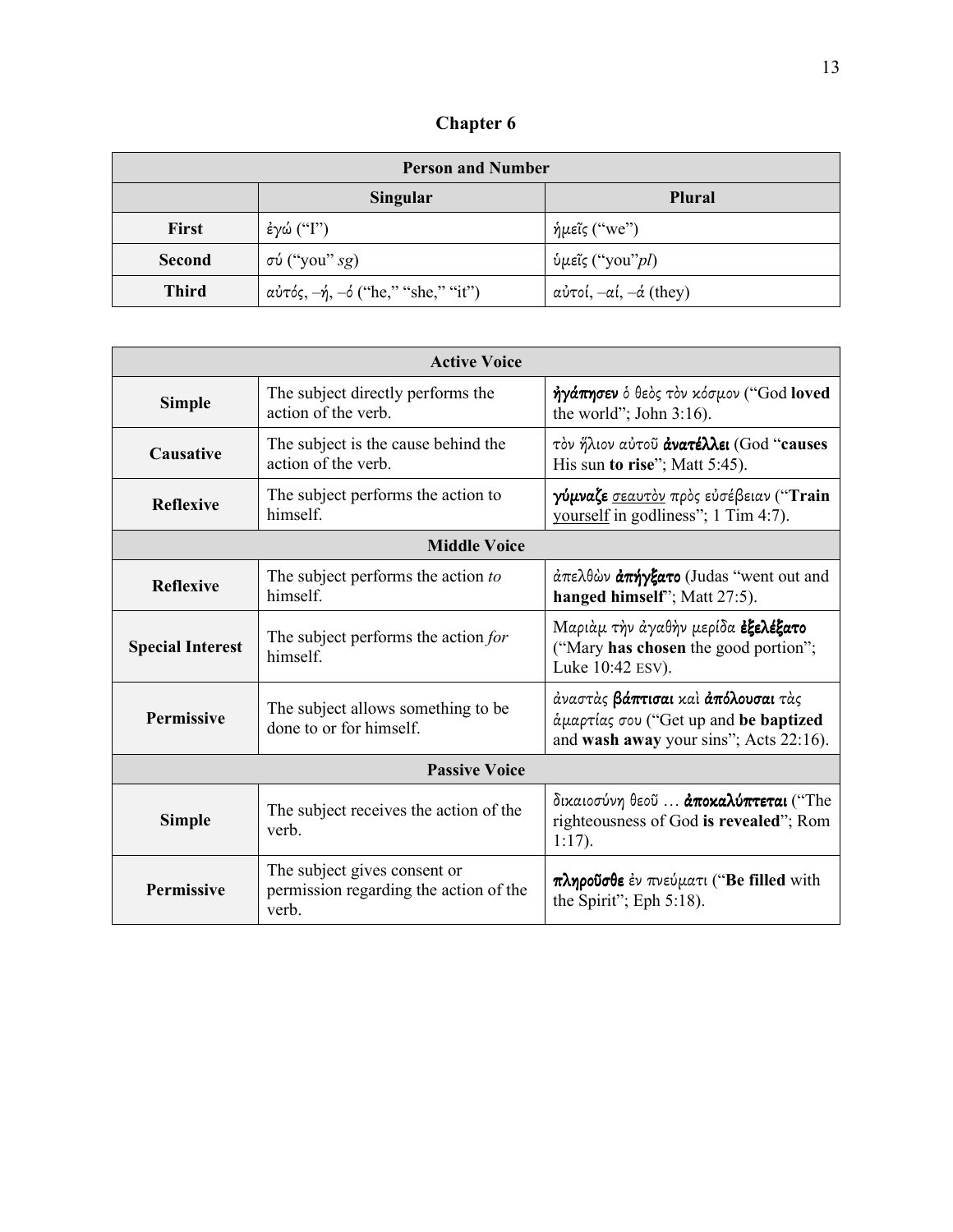| <b>Indicative Mood</b>                                                                                            |                                                                                                                                                                            |                                                                                                                                                                                           |  |
|-------------------------------------------------------------------------------------------------------------------|----------------------------------------------------------------------------------------------------------------------------------------------------------------------------|-------------------------------------------------------------------------------------------------------------------------------------------------------------------------------------------|--|
| <b>Declarative</b>                                                                                                | An unqualified assertion or statement.                                                                                                                                     | έν άρχῆ <b>ἦν</b> ὁ λόγος ("In the beginning<br>was the Word"; John $1:1$ ).                                                                                                              |  |
| Interrogative                                                                                                     | A question that will also be answered<br>Σὺ τίς εἶ; ("Who are you?"; John 1:19).<br>in the indicative mood.                                                                |                                                                                                                                                                                           |  |
|                                                                                                                   | <i>First Class:</i> The protasis ("if" clause)<br>of a first class conditional sentence.                                                                                   | εί οὖν <b>συνηγέρθητε</b> τῷ Χριστῷ, τὰ ἄνω<br>ζητεΐτε ("So if you have been raised<br>with Christ, seek the things above"; Col<br>$3:1$ ).                                               |  |
| Conditional                                                                                                       | Second Class: The protasis of a second<br>class conditional sentence.                                                                                                      | εί γάρ <b>έπιστεύετε</b> Μωϋσεῖ, έπιστεύετε ἂν<br>έμοί· περὶ γὰρ ἐμοῦ ἐκεῖνος ἔγραψεν<br>("For if you believed Moses, you would<br>believe me, because he wrote about<br>me"; John 5:46). |  |
| Cohortative                                                                                                       | A future indicative that is used as a<br>command.                                                                                                                          | άγαπήσεις τον πλησίον σου ("You shall<br>love your neighbor"; Jas 2:8 ESV).                                                                                                               |  |
| Used with verbs of obligation, wish, or<br><b>Potential</b><br>desire, followed by a complementary<br>infinitive. |                                                                                                                                                                            | βούλομαι οὖν νεωτέρας γαμεΐν ("I want<br>younger women to marry"; 1 Tim 5:14).                                                                                                            |  |
|                                                                                                                   | <b>Subjunctive Mood</b>                                                                                                                                                    |                                                                                                                                                                                           |  |
| <b>Purpose</b>                                                                                                    | Follows the particle $\beta \alpha$ (or $\delta \pi \omega \zeta$ ) and<br>expresses purpose (intended result).                                                            | ίνα μαρτυρήση περί του φωτός ("[John<br>the Baptist came] in order that he might<br>testify concerning the light"; John 1:7).                                                             |  |
| <b>Result</b>                                                                                                     | Follows the particle $\beta \alpha$ (or $\delta \pi \omega \zeta$ ) and<br>expresses result (actual result).                                                               | τίς ήμαρτεν, οὗτος ἠ οἱ γονεῖς αὐτοῦ, <u>ἵνα</u><br>τυφλός γεννηθη; ("Who sinned, this man<br>or his parents, that [as a result] he was<br>born blind?"; John 9:2).                       |  |
| Conditional                                                                                                       | Follows the particle $\dot{\epsilon}\dot{\alpha}$ or $\dot{\epsilon}\dot{\alpha}$ $\mu\dot{\eta}$ and<br>is used in the protasis of a third class<br>conditional sentence. | <u>ἐάν</u> τις τὸν ἐμὸν λόγον <b>τηρήση</b> (" <u>Ιf</u><br>anyone keeps My word"; John 8:51).                                                                                            |  |
| Indefinite<br><b>Relative</b>                                                                                     | Used after the indefinite relative<br>pronouns ὄστις (ἀν/ἐάν) or ὃς (δ') ἀν.                                                                                               | <u>ὃς ἂν</u> <b>ἐπικαλέσηται</b> τὸ ὄνομα κυρίου<br>σωθήσεται ("whoever calls on the name<br>of the Lord will be saved"; Acts 2:21).                                                      |  |
| Indefinite<br><b>Temporal</b>                                                                                     | Used after the temporal conjunction<br>όταν or after a temporal adverb or<br>preposition (e.g., ἕως, ἄχρι, μέχρι).                                                         | <u>όταν</u> γάρ λέγη τις ("For whenever<br>someone says"; $1$ Cor 3:4).                                                                                                                   |  |
| <b>Hortatory</b>                                                                                                  | The author commands his audience but<br>also includes himself in the command.                                                                                              | <b>έργαζώμεθα</b> τὸ ἀγαθὸν πρὸς πάντας<br>("Let us do good to everyone"; Gal<br>$6:10$ ESV).                                                                                             |  |
| <b>Deliberative</b>                                                                                               | Asks a real or rhetorical question.                                                                                                                                        | <b>ἐπιμένωμεν</b> τῆ ἁμαρτία, ἵνα ἡ χάρις<br>πλεονάση ("Should we continue in sin<br>in order that grace may multiply?";                                                                  |  |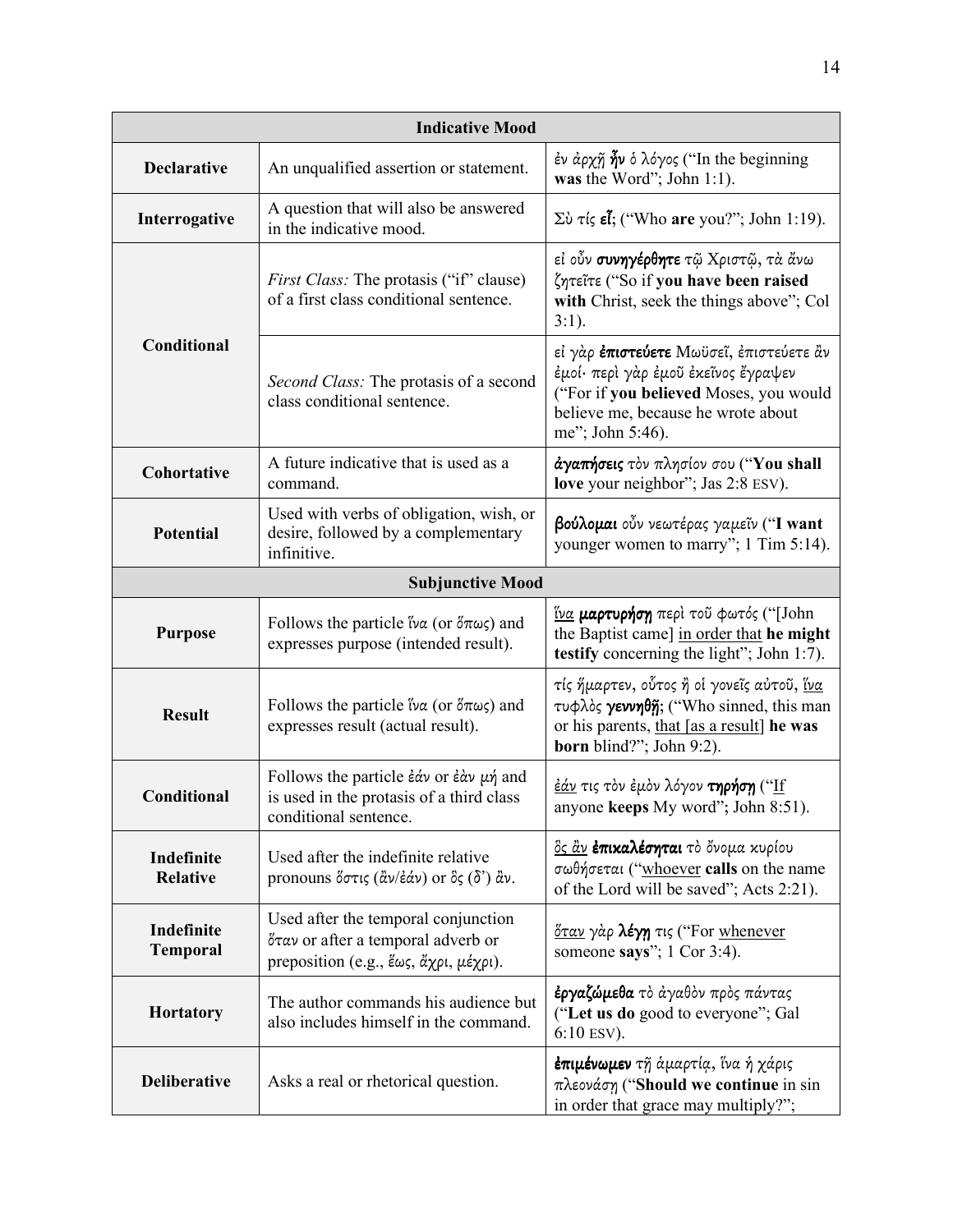|                                                                                                                                            |                                                                                                               | Rom 6:1).                                                                                                                                                           |  |  |
|--------------------------------------------------------------------------------------------------------------------------------------------|---------------------------------------------------------------------------------------------------------------|---------------------------------------------------------------------------------------------------------------------------------------------------------------------|--|--|
| Emphatic<br><b>Negation</b>                                                                                                                | Expressed by the double negative ov<br>$\mu$ $\dot{\eta}$ , it strongly denies that something<br>will happen. | <u>ού μή</u> είσέλθητε είς την βασιλείαν τῶν<br>ούρανῶν ("you will never enter the<br>kingdom of heaven"; Matt 5:20 ESV).                                           |  |  |
| Used when two conditions are met: $(1)$<br>the command is negated, and $(2)$ the<br>Prohibitory<br>subjunctive uses the aorist tense-form. |                                                                                                               | μή <b>νομίσητε</b> ότι ἦλθον καταλῦσαι τὸν<br>νόμον ή τούς προφήτας ("Do not think<br>that I have come to abolish the Law or<br>the Prophets"; Matt 5:17 ESV).      |  |  |
|                                                                                                                                            | <b>Optative Mood</b>                                                                                          |                                                                                                                                                                     |  |  |
| <b>Voluntative</b>                                                                                                                         | Expresses a prayer, benediction,<br>blessing, or wish.                                                        | χάρις ύμῖν καὶ εἰρήνη πληθυνθείη ("May<br>grace and peace be multiplied to you";<br>1 Pet 1:2).                                                                     |  |  |
| <b>Deliberative</b>                                                                                                                        | Used with indirect (rhetorical)<br>questions.                                                                 | έπηρώτων δε αύτον οί μαθηταί αύτοῦ τίς<br>αύτη είη ή παραβολή ("And His<br>disciples began questioning Him as to<br>what this parable might be"; Luke 8:9<br>NASB). |  |  |
| Involves a fourth class conditional<br><b>Potential</b><br>clause.                                                                         |                                                                                                               | εί και πάσχοιτε διά δικαιοσύνην,<br>μακάριοι ("Even if you should suffer<br>for righteousness, you are blessed"; 1<br>Pet 3:14).                                    |  |  |
| <b>Imperative Mood</b>                                                                                                                     |                                                                                                               |                                                                                                                                                                     |  |  |
| Command                                                                                                                                    | An exhortation or charge.                                                                                     | $\pi$ áντοτε <b>χαίρετε</b> ("Rejoice always!"; 1<br>Thess $5:16$ ).                                                                                                |  |  |
| A negative command that forbids an<br><b>Prohibition</b><br>action.                                                                        |                                                                                                               | μή άγαπάτε τον κόσμον ("Do not love<br>the world"; $1$ John 2:15).                                                                                                  |  |  |
| A command that is given to a superior<br><b>Request</b><br>and is thus weakened to a request.                                              |                                                                                                               | εί τι δύνη, βοήθησον ήμῖν ("If You can<br>do anything  help us"; Mark 9:22).                                                                                        |  |  |
| Used to convey permission, allowance,<br><b>Permission</b><br>or toleration.<br>Cor $7:15$ ).                                              |                                                                                                               | εί ο άπιστος χωρίζεται, χωριζέσθω ("If<br>the unbeliever leaves, let him leave"; 1                                                                                  |  |  |
| Conditional                                                                                                                                | Like the subjunctive, an imperative<br>can be used to state a condition.                                      | <b>ἔρχου</b> καὶ ἴδε ("Come and see" = "If you<br>come, you will see"; John 1:46).                                                                                  |  |  |
| Greeting                                                                                                                                   | Greetings are often expressed with a<br>stereotyped imperative.                                               | <b>Χαΐρε</b> , ραββί ("Greetings, Rabbi!";<br>Matt 26:49).                                                                                                          |  |  |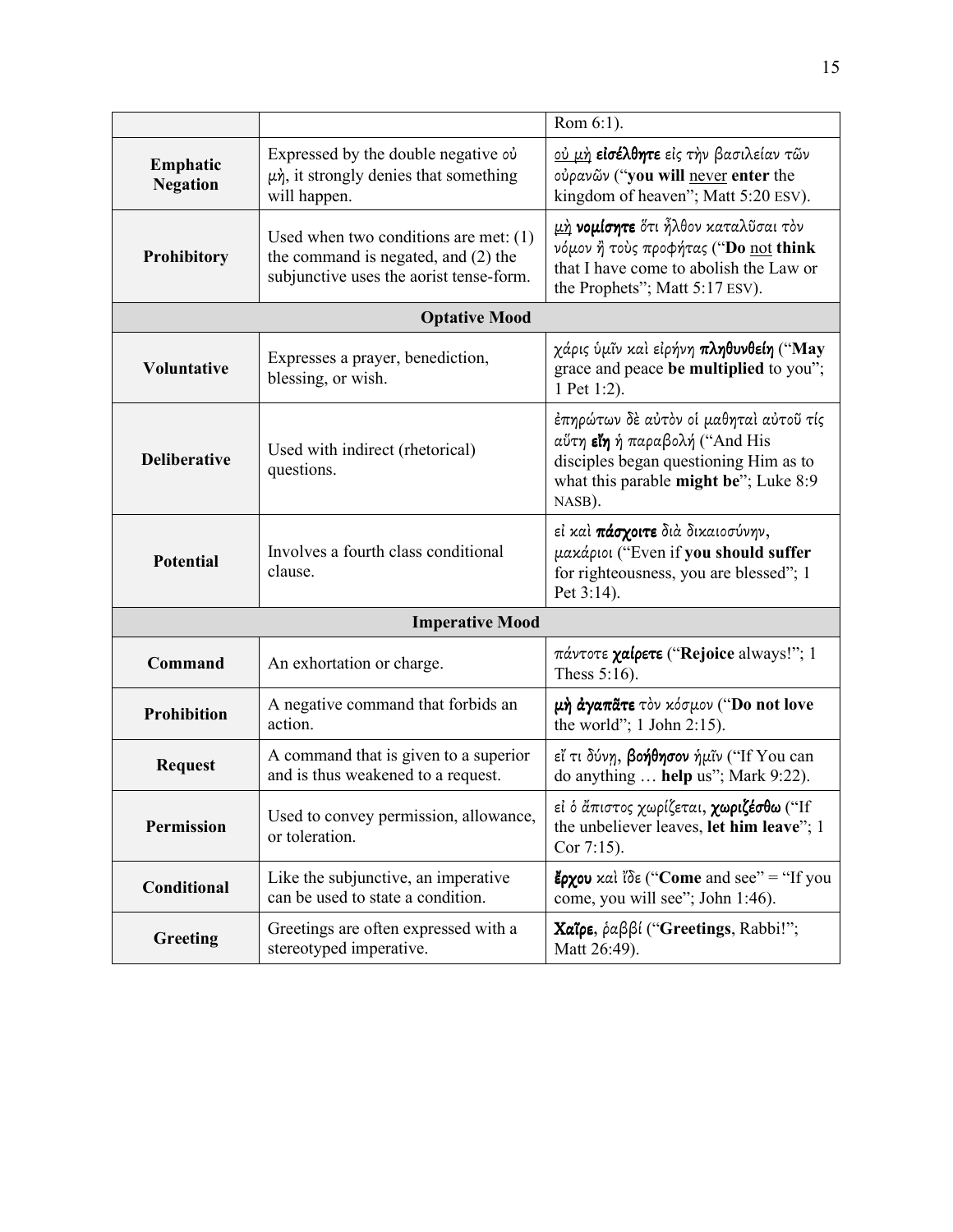**Chapter 7** 

| <b>Verbal Aspect</b> |                                                      |                      |  |
|----------------------|------------------------------------------------------|----------------------|--|
| Aspect               | <b>Definition</b>                                    | <b>Tense-Form</b>    |  |
| Imperfective         | Action viewed as in process,<br>ongoing              | Present/Imperfective |  |
| Perfective           | Action viewed as complete,<br>as a whole             | Aorist               |  |
| <b>Stative</b>       | State of affairs resulting from<br>a previous action | Perfect/Pluperfect   |  |

| <b>Aspectal Category</b> | Past-time<br><b>Indicator</b> | <b>Aspect Prefix</b> | Lexical<br>Core | Aspect<br><b>Suffix</b> | <b>Personal</b><br>ending |
|--------------------------|-------------------------------|----------------------|-----------------|-------------------------|---------------------------|
| Perfective (past)        | ε                             |                      | λυ              | σ                       | αμεν                      |
| Perfective (non-past)    |                               |                      | λυ              | $\sigma$                | $0\mu\epsilon\nu$         |
| Imperfective (past)      | ε                             |                      | λυ              |                         | ομεν                      |
| Imperfective (non-past)  |                               |                      | λυ              |                         | ομεν                      |
| Stative (past)           | ε                             | λε                   | λυ              | κ                       | ειμεν                     |
| Stative (non-past)       |                               | λε                   | λυ              | κ                       | αμεν                      |

| <b>Telic</b>  | Performance | Bounded actions with perceived duration        | Prefers                  |
|---------------|-------------|------------------------------------------------|--------------------------|
|               | Punctual    | Bounded actions with little perceived duration | Aorist                   |
| <b>Atelic</b> | Stative     | States and relationships                       | Prefers                  |
|               | Activity    | Actions with no inherent termination           | <b>Present/Imperfect</b> |

| <b>Interpreting Imperatives</b> |                                                                                                                                                                                                                                                            |                                                                                                                                                                                                                                                                                            |  |
|---------------------------------|------------------------------------------------------------------------------------------------------------------------------------------------------------------------------------------------------------------------------------------------------------|--------------------------------------------------------------------------------------------------------------------------------------------------------------------------------------------------------------------------------------------------------------------------------------------|--|
| Determination<br>Lexical        |                                                                                                                                                                                                                                                            | When a verb is limited to a particular tense-form (e.g., $\varepsilon \mu i$ and $\delta \delta \alpha$<br>= present; $\partial \xi$ and $\partial \phi$ = aorist) or is almost always found in a<br>particular tense-form (e.g., verbs of motion occurring in the present<br>tense-form). |  |
|                                 | Influence                                                                                                                                                                                                                                                  | The impact of a verb's inherent meaning on its usage in various<br>tense forms. Verbs that convey specific commands prefer the aorist<br>whereas verbs that denote general instructions prefer the present.                                                                                |  |
| Grammatical                     | Telic verbs (which naturally prefer the aorist tense) were often used to command or<br>forbid an action on a specific occasion, whereas atelic verb (which naturally prefer<br>the present tense) were often used to command or forbid a general behavior. |                                                                                                                                                                                                                                                                                            |  |
| Contextual                      | Aorist imperatives are preferred in prayers and historical narratives whereas present<br>imperatives are preferred in epistles (except in 1 Peter).                                                                                                        |                                                                                                                                                                                                                                                                                            |  |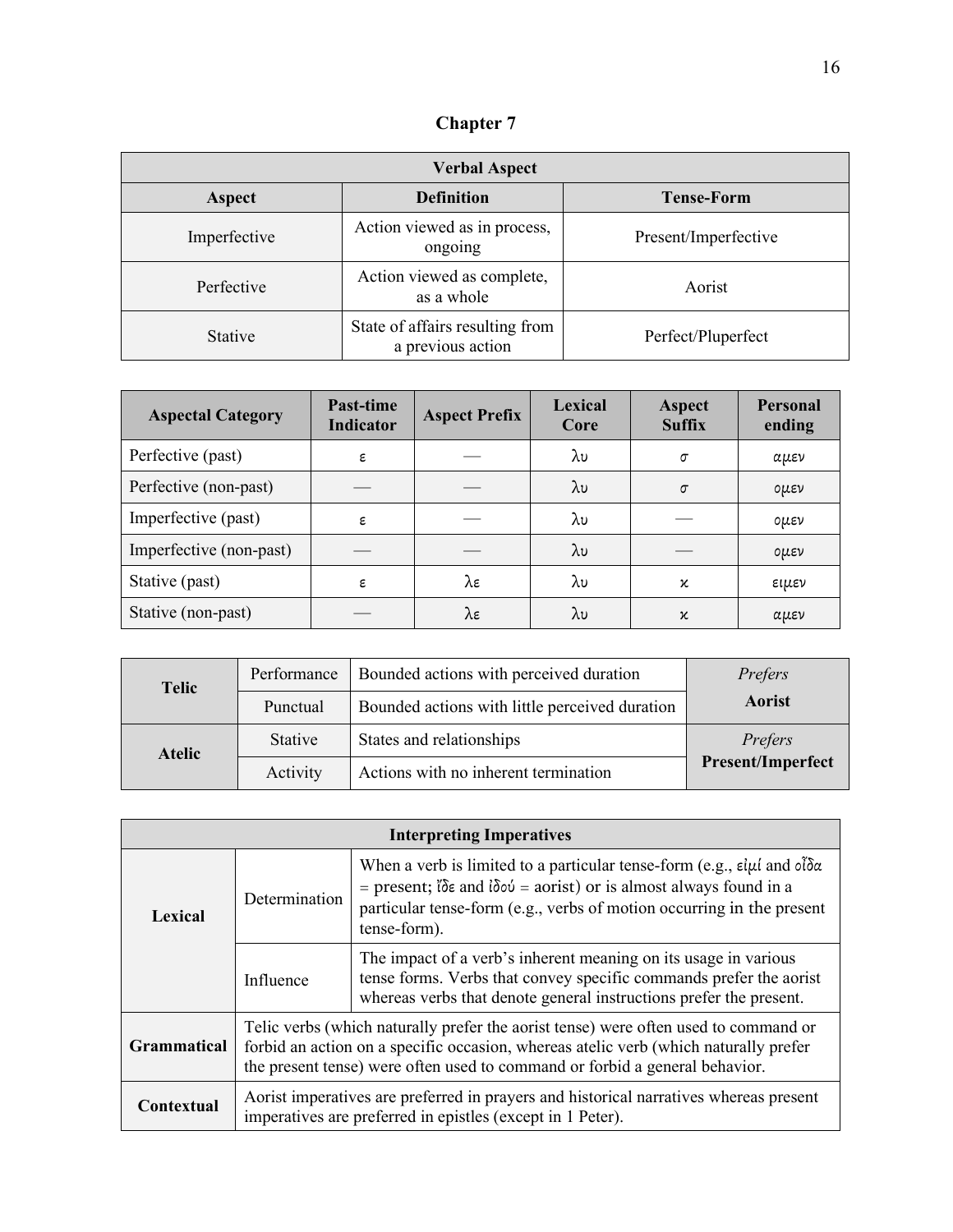**Chapter 8** 

| <b>Present Indicative</b> |                                                                                                               |                                                                                                                                        |  |  |
|---------------------------|---------------------------------------------------------------------------------------------------------------|----------------------------------------------------------------------------------------------------------------------------------------|--|--|
| <b>Progressive</b>        | An action that is in progress or on-<br>going.                                                                | κύριε, σῶσον, άπολλύμεθα ("Lord, save<br>us! We are perishing!"; Matt 8:25<br>NRSV).                                                   |  |  |
| <b>Durative</b>           | An action that began in the past and<br>continues into the present.                                           | άπ' άρχῆς ὁ διάβολος <b>άμαρτάνει</b> ("The<br>devil has sinned from the beginning";<br>1 John 3:8).                                   |  |  |
| <b>Iterative</b>          | An action that is performed repeatedly,<br>regularly, or customarily.                                         | πολλάκις <b>πίπτει</b> εἰς τὸ πῦρ (" <b>He</b> often<br>falls into the fire"; Matt 17:15).                                             |  |  |
| Gnomic                    | A statement that is timeless (omni-<br>temporal), universal, or generally true.                               | ίλαρὸν δότην άγαπậ ο θεός ("God loves<br>a cheerful giver"; 2 Cor 9:7).                                                                |  |  |
| <b>Instantaneous</b>      | An action that is done instantaneously,<br>usually by the very fact that it is<br>spoken.                     | Καίσαρα <b>έπικαλοῦμαι</b> ("I appeal to<br>Caesar!"; Acts 25:11).                                                                     |  |  |
| <b>Historical</b>         | A past event that adds vividness to the<br>event or gives literary prominence to<br>some aspect of the story. | καὶ <b>ἔρχεται</b> πρὸς τοὺς μαθητὰς ("Then<br>he came to the disciples"; Matt 26:40).                                                 |  |  |
| <b>Tendential</b>         | An action was begun, attempted, or<br>proposed, but not completed.                                            | οΐτινες έν νόμω δικαιούσθε ("You who<br>are trying to be justified by the law";<br>Gal 5:4).                                           |  |  |
| <b>Futuristic</b>         | An action that will occur in the future<br>(often adds vividness or certainty).                               | μετὰ τρεῖς ἡμέρας <b>ἐγείρομαι</b> ("After<br>three days I will rise again"; Matt<br>$27:63$ ).                                        |  |  |
| Perfective                | Emphasizes the present state of a past<br>action.                                                             | άπέχουσιν τὸν μισθὸν αὐτῶν ("They<br>have received their reward"; Matt 6:2<br>ESV).                                                    |  |  |
|                           | <b>Imperfect Indicative</b>                                                                                   |                                                                                                                                        |  |  |
| <b>Progressive</b>        | An action in the past that is in progress<br>from the perspective of the author.                              | καὶ πολλοὶ πλούσιοι <b>ἔβαλλον</b> πολλα<br>("Many rich people were putting in<br>large sums"; Mark 12:41).                            |  |  |
| Inceptive                 | Emphasizes the beginning of an action<br>(or state).                                                          | έστη καί περιεπάτει ("He stood and<br>began to walk"; Acts 3:8 ESV).                                                                   |  |  |
| <b>Iterative</b>          | Repeated or customary action in the<br>past.                                                                  | έδίδου τοῖς μαθηταῖς [αὐτοῦ] ("He kept<br>giving [the loaves] to his disciples";<br>Mark 6:41).                                        |  |  |
| <b>Tendential</b>         | An action was begun, attempted, or<br>proposed, but not completed.                                            | ἐδίωκον τὴν ἐκκλησίαν τοῦ θεοῦ καὶ<br>επόρθουν αύτήν ("I intensely persecuted<br>God's church  and tried to destroy<br>it"; Gal 1:13). |  |  |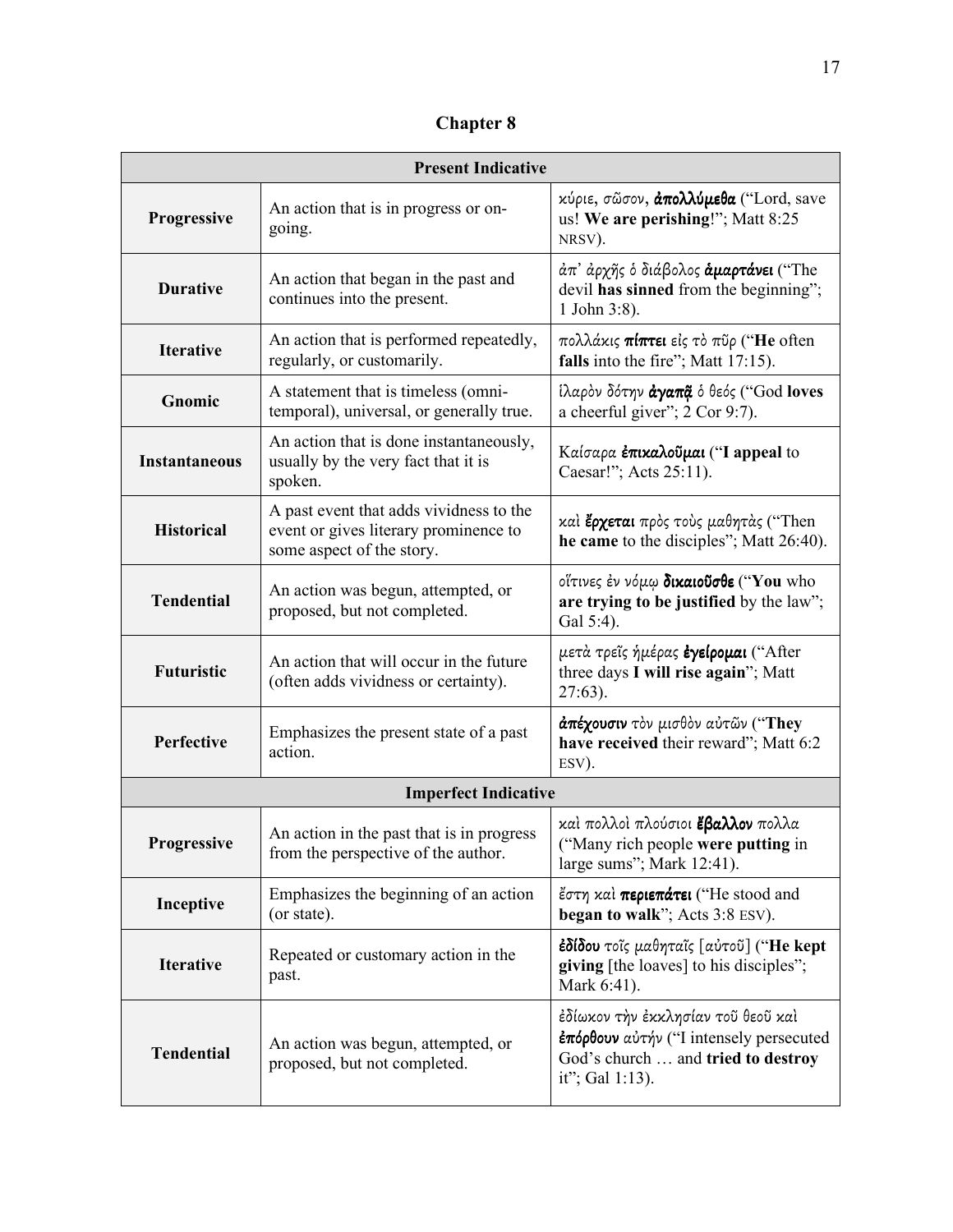| <b>Future Indicative</b> |                                                                 |                                                                                                                    |  |
|--------------------------|-----------------------------------------------------------------|--------------------------------------------------------------------------------------------------------------------|--|
| <b>Predictive</b>        | A future event is predicted.                                    | αύτὸς <b>βαπτίσει</b> ὑμᾶς ἐν πνεύματι ἁγίῳ<br>("He will baptize you with the Holy<br>Spirit"; Mark 1:8).          |  |
| Imperatival              | Expresses a command.                                            | άγιοι <b>ἔσεσθε</b> , ὅτι ἐγὼ ἅγιός εἰμι (" <b>You</b><br>shall be holy, for I am holy"; 1 Pet<br>$1:16$ ESV).     |  |
| <b>Deliberative</b>      | A question (real or rhetorical) is asked.                       | πῶς ἔτι ζήσομεν έν αύτη; ("How can we<br>still live in it $[=\sin]$ ?"; Rom 6:2).                                  |  |
| Gnomic                   | Expresses a timeless truth.                                     | μόλις γὰρ ὑπὲρ δικαίου τις <b>ἀποθανεῖται</b><br>("For rarely will someone die for a just<br>person"; Rom $5:7$ ). |  |
| <b>Progressive</b>       | An action that was being done will<br>continue into the future. | $\partial \lambda \lambda \partial \alpha$ και χαρήσομαι ("Yes, and I will<br>[continue to] rejoice"; Phil 1:18).  |  |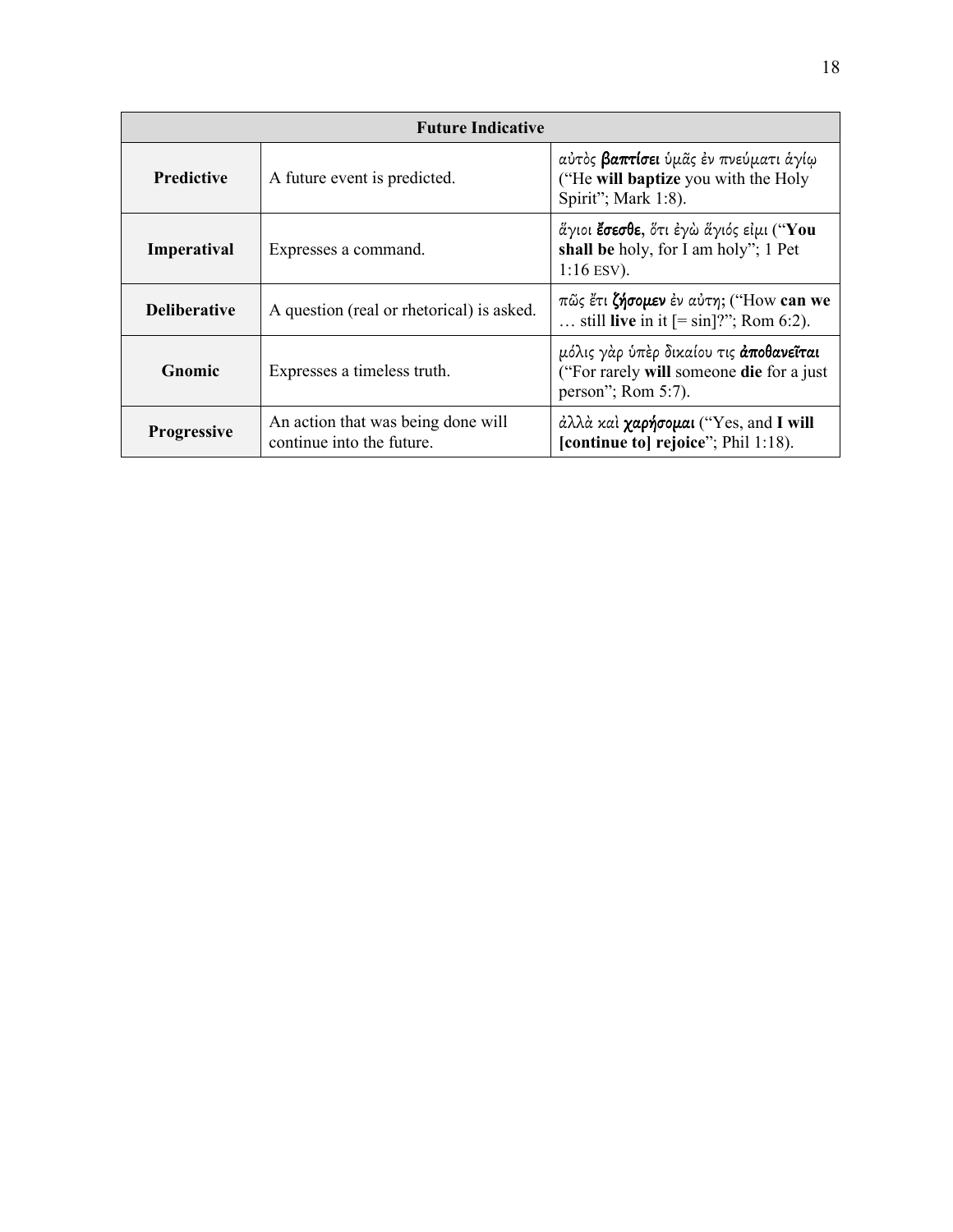**Chapter 9** 

| <b>Aorist Indicative</b> |                                                                                                                                                 |                                                                                                                          |  |  |
|--------------------------|-------------------------------------------------------------------------------------------------------------------------------------------------|--------------------------------------------------------------------------------------------------------------------------|--|--|
| Constative               | An action is portrayed in its entirety<br>without regard to its beginning or end,<br>or the length of time it took to<br>accomplish the action. | <b>ἐβασίλευσεν</b> ὁ θάνατος ἀπὸ Ἀδὰμ μέχρι<br>Μωϋσέως ("Death reigned from Adam<br>to Moses"; Rom 5:4).                 |  |  |
| Inceptive                | Emphasizes the beginning of an action<br>or a state.                                                                                            | επτώχευσεν πλούσιος ὤν ("Though He<br>was rich  He became poor"; 2 Cor<br>8:9).                                          |  |  |
| <b>Culminative</b>       | Emphasizes the cessation of an action<br>or state.                                                                                              | έγὼ γὰρ <b>ἔμαθον</b> αὐτάρκης εἶναι ("For<br>I have learned to be content"; Phil<br>$4:11$ ).                           |  |  |
| Gnomic                   | A statement that is timeless, universal,<br>or generally true.                                                                                  | <b>ἐδικαιώθη</b> ή σοφία ἀπὸ πάντων τῶν<br>τέκνων αύτης ("Wisdom is vindicated<br>by all her children"; Luke 7:35).      |  |  |
| <b>Epistolary</b>        | The author writes from the perspective<br>of the readers and thus uses the aorist<br>instead of the expected present.                           | έγὼ Παῦλος <b>ἔγραψα</b> τῆ ἐμῆ χειρί ("Ι,<br>Paul, write this with my own hand";<br>Phlm 19).                           |  |  |
| <b>Futuristic</b>        | Describes an event that has not yet<br>taken place as if it had already<br>occurred.                                                            | <b>ἦλθεν</b> κύριος ἐν ἁγίαις μυριάσιν αὐτοῦ<br>("The Lord comes with tense of<br>thousands of his holy ones"; Jude 14). |  |  |
| <b>Dramatic</b>          | Refers to an event that recently<br>occurred, having present consequences.                                                                      | ή θυγάτηρ μου ἄρτι <b>ἐτελεύτησεν</b> ("My<br>daughter has just died"; Matt 9:18<br>ESV).                                |  |  |
|                          | <b>Perfect Indicative</b>                                                                                                                       |                                                                                                                          |  |  |
| <b>Intensive</b>         | Emphasizes the present state of the<br>verb brought about by a past action.                                                                     | άφέωνταί σοι αί άμαρτίαι σου ("your<br>sins are forgiven you"; Luke 5:20).                                               |  |  |
| Consummative             | Emphasizes the completed action that<br>brought about the resulting state.                                                                      | τον καλον άγῶνα ήγώνισμαι ("I have<br>fought the good fight"; 2 Tim 4:7).                                                |  |  |
| <b>Dramatic</b>          | Vividly portrays a past event or state of<br>affairs.                                                                                           | άπελθών πέπρακεν πάντα όσα εἶχεν ("he<br>went and sold everything he had"; Matt<br>$13:46$ ).                            |  |  |
| <b>Present State</b>     | Used with certain verbs that lost their<br>perfect significance and conveys a<br>present tense-form meaning.                                    | τάς έντολάς οίδας ("You know the<br>commandments"; Luke 18:20).                                                          |  |  |
| Gnomic                   | Communicates a customary or general<br>truth.                                                                                                   | ό δέ μή πιστεύων ήδη κέκριται ("but<br>anyone who does not believe is already<br>condemned"; John 3:18).                 |  |  |
| <b>Iterative</b>         | The action of the verb occurred at<br>intervals.                                                                                                | δ <b>έωράκαμεν</b> τοῖς ὀφθαλμοῖς ἡμῶν<br>("What we have seen with our eyes"; 1<br>John $1:1$ ).                         |  |  |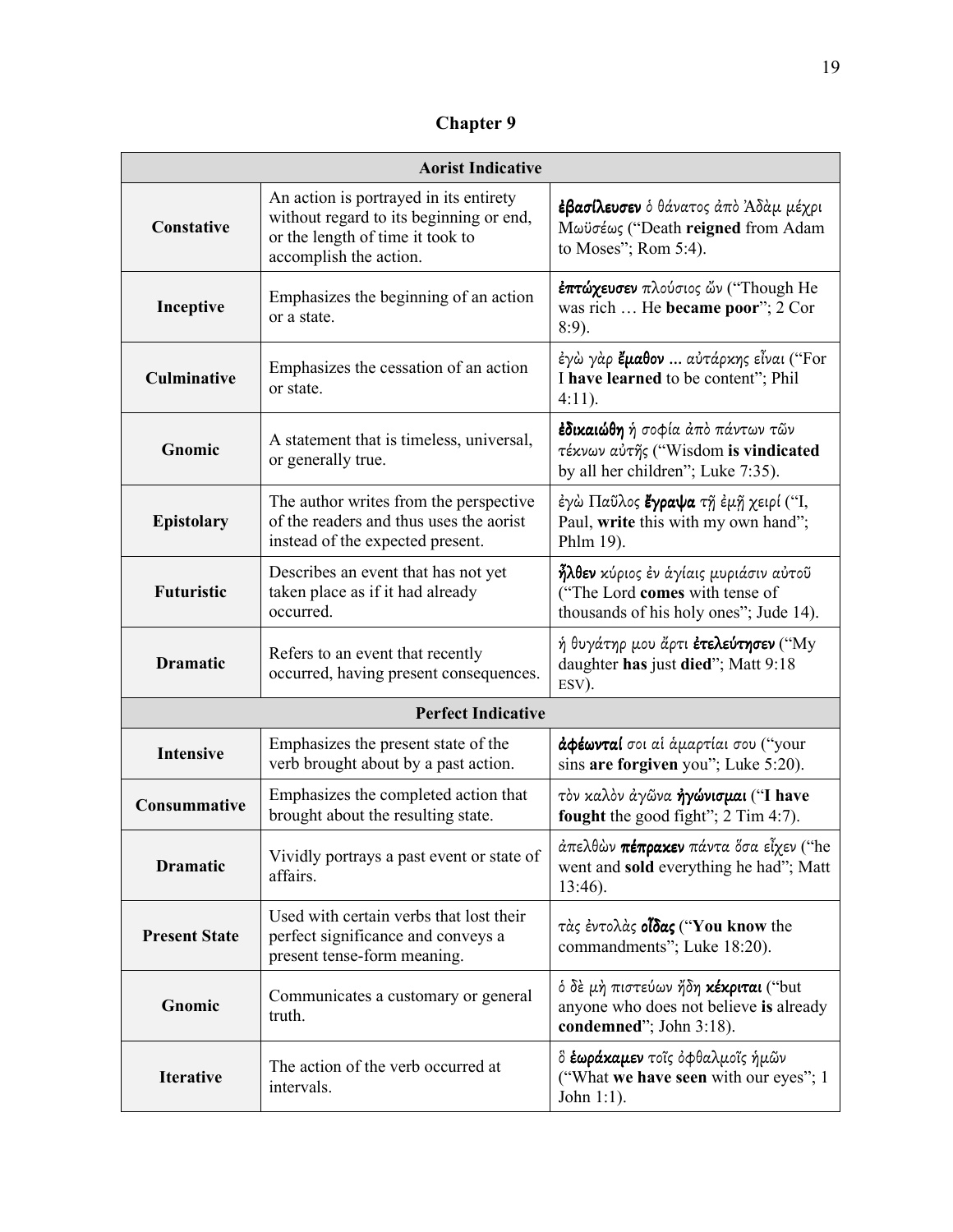| <b>Pluperfect Indicative</b>                                                                                        |                                                                                |                                                                                                                    |  |
|---------------------------------------------------------------------------------------------------------------------|--------------------------------------------------------------------------------|--------------------------------------------------------------------------------------------------------------------|--|
| Emphasizes the (past) results brought<br><b>Intensive</b><br>about by a past action.<br>had believed"; Acts 14:23). |                                                                                | είς δν πεπιστεύκεισαν ("in whom they                                                                               |  |
| Consummative                                                                                                        | Emphasizes the completion of a past<br>action.                                 | οί μαθηταί αύτοῦ <b>ἀπεληλύθεισαν</b> είς τὴν<br>$πόλιν$ ("His disciples <b>had gone</b> into<br>town"; John 4:8). |  |
| <b>Past State</b>                                                                                                   | Used with certain verbs that convey a<br>past state with no antecedent action. | ότι ήδεισαν αύτόν ("Because they knew<br>him"; Mark 1:34).                                                         |  |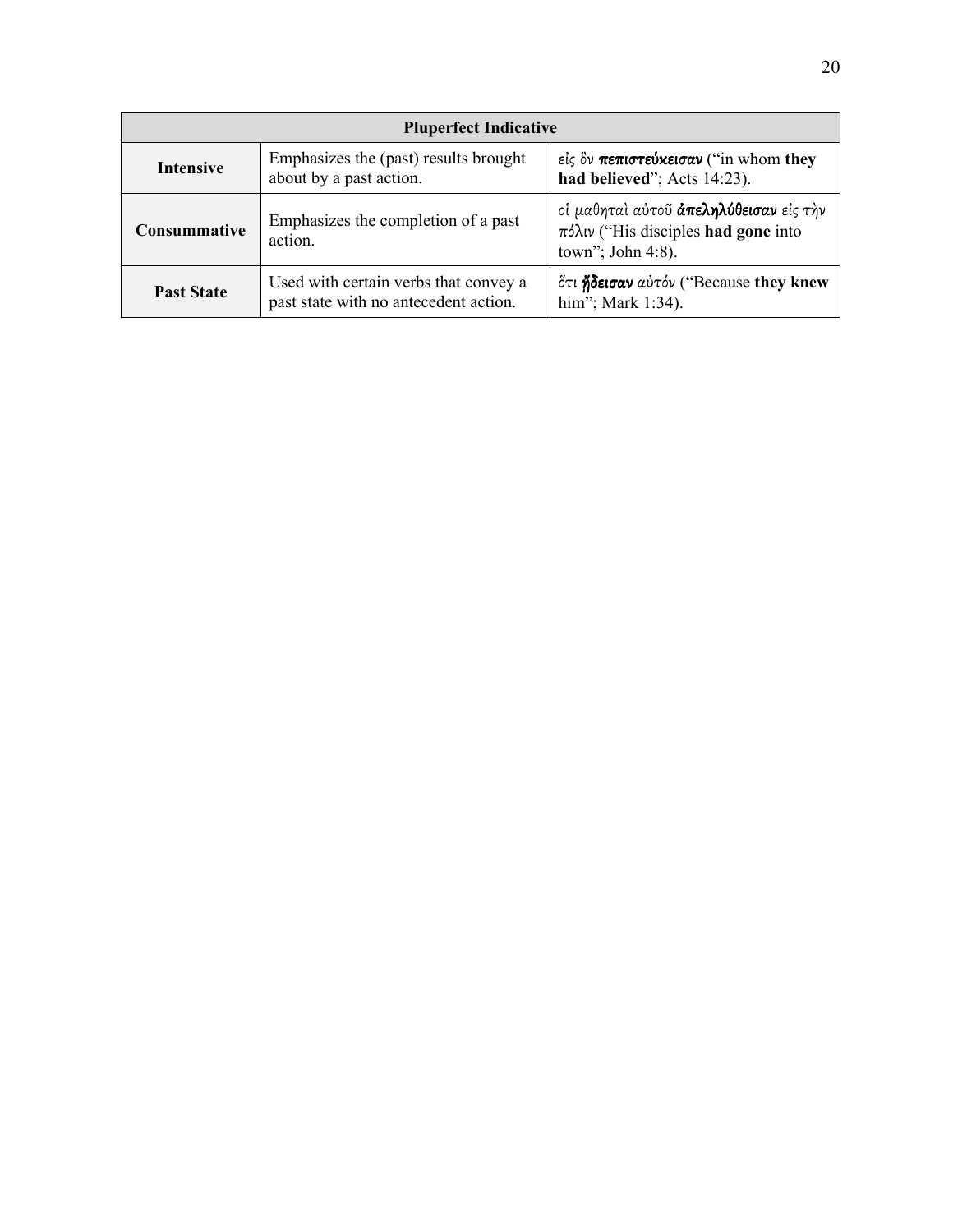**Chapter 10** 

| <b>Adjectival Participles</b> |                                                                                                                                                                       |                                                                                                                                                       |  |
|-------------------------------|-----------------------------------------------------------------------------------------------------------------------------------------------------------------------|-------------------------------------------------------------------------------------------------------------------------------------------------------|--|
| <b>Attributive</b>            | Modifies an expressed noun (agreeing<br>with it in gender, case, and number)<br>and usually has a definite article.                                                   | ό δε έχθρος ό σπείρας αύτά ("and the<br>enemy who sowed them"; Matt 13:39).                                                                           |  |
| Substantival                  | Usually has a definite article but<br>becomes a virtual noun (substantive).                                                                                           | ό νικών κληρονομήσει ταΰτα ("The one<br>who conquers will inherit these<br>things"; Rev 21:7).                                                        |  |
|                               | <b>Verbal Participles (Adverbial)</b>                                                                                                                                 |                                                                                                                                                       |  |
| <b>Temporal</b>               | The aorist participle communicates<br>perfective aspect, depicting an action<br>as simply occurring or having<br>occurred.                                            | Perfective aspect: καθαρισμόν τῶν<br>άμαρτιῶν ποιησάμενος ἐκάθισεν ("After<br>making purification for sins, he sat<br>down"; Heb 1:3).                |  |
|                               | The present participle communicates<br>imperfective aspect, portraying an<br>action as ongoing.                                                                       | Imperfective aspect: παράγων εἶδεν<br>άνθρωπον ("As he was passing by, he<br>saw a man"; John 9:1).                                                   |  |
| <b>Means</b>                  | Answers the question "How?" the main<br>verb was accomplished (add "by" or<br>"by means of").                                                                         | άπόλουσαι τὰς ἁμαρτίας σου<br>έπικαλεσάμενος το όνομα αύτου ("Have<br>your sins washed away by calling on<br>His name"; Acts $22:16$ ).               |  |
| <b>Manner</b>                 | Answers the question "How?" the main<br>verb was performed and is often<br>translated as an adverb.                                                                   | έπορεύοντο χαίροντες ("they went out<br>$\ldots$ rejoicing"; Acts 5:41).                                                                              |  |
| Cause                         | Answers the question "Why?"<br>providing the cause, reason, or grounds<br>by which an action is accomplished<br>(add "because," "since," or "for").                   | ήμεῖς δὲ ήμέρας <b>ὄντες</b> νήφωμεν ("But<br>since we are of the day, we must be<br>sober"; 1 Thess 5:8 NASB).                                       |  |
| <b>Condition</b>              | The participial phrase functions as the<br>protasis ("if" clause) of a conditional<br>statement (add "if").                                                           | ούδὲν ἀπόβλητον μετὰ εὐχαριστίας<br>$\lambda$ aµβaνόμενον ("nothing is to be<br>rejected if it is received with<br>thanksgiving"; 1 Tim 4:4).         |  |
| Concession                    | The action of the main verb takes place<br>in spite of the circumstances related to<br>the participle (add "although," "even<br>though," or "though").                | τυφλός <b>ὢν</b> ἄρτι βλέπω ("though I was<br>blind, now I see"; John 9:25 ESV).                                                                      |  |
| <b>Purpose</b>                | Indicates the purpose of the main<br>verb's action (add "in order to," "so<br>that," or "that").                                                                      | δς έληλύθει προσκυνήσων είς<br>'Iερουσαλήμ ("He had come to<br>worshipin Jerusalem"; Acts 8:27).                                                      |  |
| <b>Result</b>                 | Indicates the <i>actual</i> result (and not<br>merely the <i>intended</i> result) of the<br>main's verb action (add "so that,"<br>"with the result that," or "that"). | ἵνα ἦτε τέλειοι καὶ ὁλόκληροι ἐν μηδενὶ<br>λειπόμενοι ("so that you may be mature<br>and complete, [and as a result]<br>lacking nothing"; James 1:4). |  |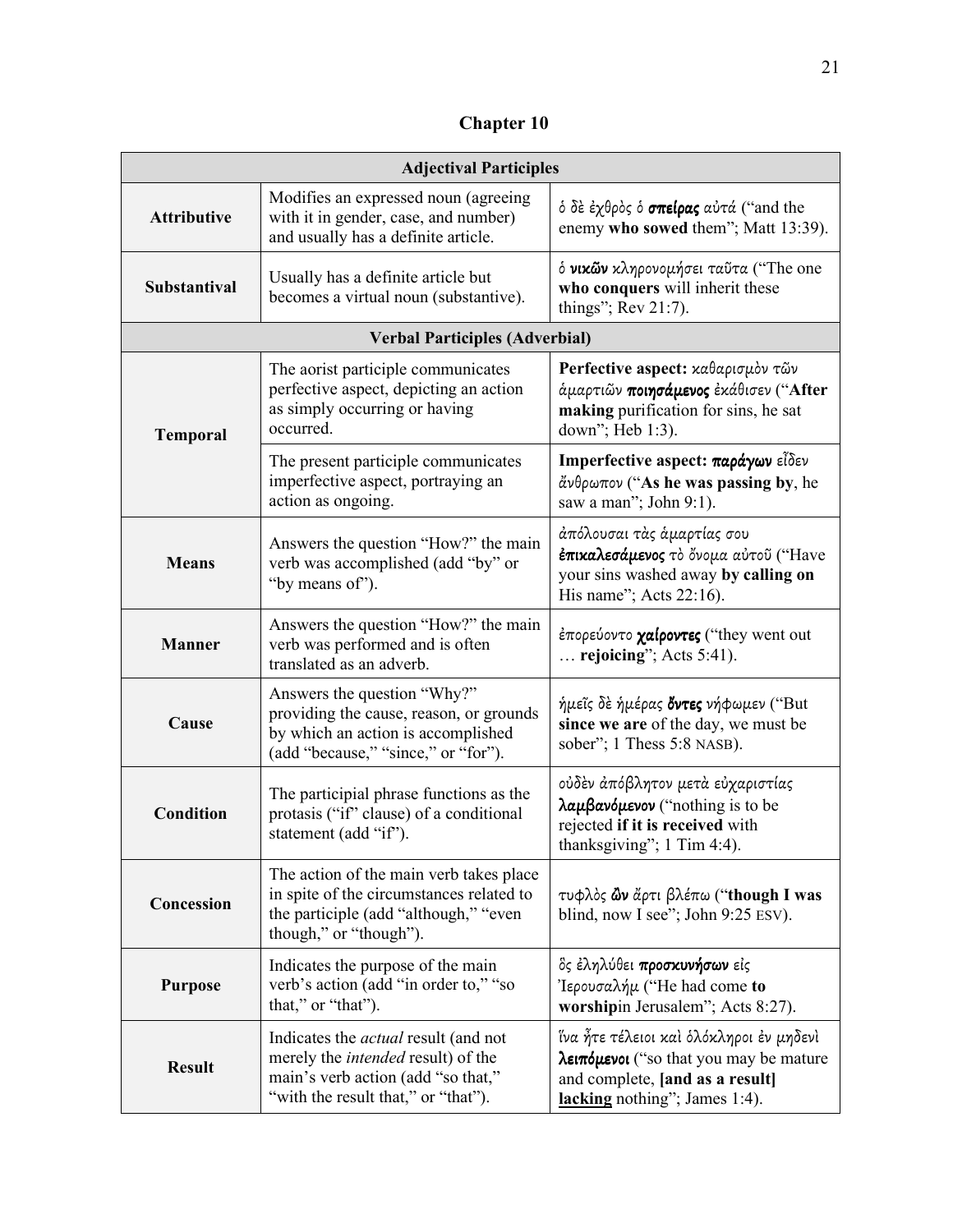| <b>Verbal Participles (Others)</b>  |                                                                                                                                                                                                                                                                                                                |                                                                                                                                                             |  |
|-------------------------------------|----------------------------------------------------------------------------------------------------------------------------------------------------------------------------------------------------------------------------------------------------------------------------------------------------------------|-------------------------------------------------------------------------------------------------------------------------------------------------------------|--|
| <b>Attendant</b><br>Circumstance    | Coordinate to the main verb, thus<br>taking on the mood of this verb<br>(whether ind, impv, or subj).                                                                                                                                                                                                          | έγερθείς παράλαβε το παιδίον ("Get up!<br>Take the child"; Matt 2:13).                                                                                      |  |
| Genitive<br><b>Absolute</b>         | A special use of the adverbial participle<br>found in the genitive case that provides<br>background information.                                                                                                                                                                                               | Καθημένου δε <u>αύτοῦ</u> προσῆλθον αὐτῷ<br>oi μαθηταί ("While he was sitting<br>the disciples approached him"; Matt<br>24:3).                              |  |
| Imperatival                         | The participle functions independently<br>as an imperative.                                                                                                                                                                                                                                                    | [ai] γυναΐκες, <b>ύποτασσόμεναι</b> τοΐς ιδίοις<br>άνδράσιν ("Wives  submit<br>yourselves to your own husbands";<br>1 Pet 3:1).                             |  |
| Pleonastic                          | A redundant expression usually<br>employing άποκριθείς or λέγων.                                                                                                                                                                                                                                               | άποκριθείς δε ο Πέτρος είπεν αύτῷ ("But<br>Peter replied to Him"; Matt 15:15 ESV).                                                                          |  |
| Complementary                       | Completes the idea of another (main)<br>verb, usually verbs of completion.                                                                                                                                                                                                                                     | ώς δε έπαύσατο λαλών ("When he had<br>finished speaking"; Luke 5:4).                                                                                        |  |
| <b>Indirect</b><br><b>Discourse</b> | πᾶν πνεῦμα ὃ ὁμολογεῖ Ἰησοῦν Χριστὸν<br>A statement of what someone said. The<br>έν σαρκί <b>έληλυθότα</b> έκ τοῦ θεοῦ ἐστιν<br>participle will be in the accusative case<br>("Every spirit that confesses that Jesus<br>and will be anarthrous.<br>Christ has come in the flesh is from<br>God"; 1 John 4:2). |                                                                                                                                                             |  |
| <b>Periphrastic Participles</b>     |                                                                                                                                                                                                                                                                                                                |                                                                                                                                                             |  |
| <b>Present</b>                      | Present of $\varepsilon \psi$ + present ptc                                                                                                                                                                                                                                                                    | οί άνδρες  είσιν  διδάσκοντες τον<br>$\lambda \alpha$ óv ("The men  are  teaching the<br>people"; Acts 5:25).                                               |  |
| Imperfect                           | Imperfect of $\varepsilon i\mu i$ [ $\eta'\mu\eta\nu$ ] + present ptc                                                                                                                                                                                                                                          | ήν διδάσκων αύτους ("He was teaching<br>them"; Matt 7:29).                                                                                                  |  |
| Future                              | Future of $\varepsilon i\mu i$ [ $\varepsilon$ σομαι] + present ptc                                                                                                                                                                                                                                            | καί έσεσθε μισούμενοι ύπό πάντων διά<br>τὸ ὄνομά μου ("You will be hated by<br>everyone because of my name"; Matt<br>$10:22$ ).                             |  |
| Perfect                             | Present of $\varepsilon \mu / 4$ perfect ptc                                                                                                                                                                                                                                                                   | τῆ γὰρ χάριτί <b>ἐστε σεσωσμένοι</b> διὰ<br>$\pi$ <i>i</i> $\sigma$ $\tau$ <i>εως</i> ("For by grace you are saved<br>through faith"; Eph 2:8 ESV).         |  |
| Pluperfect                          | Imperfect of $\epsilon i\mu i$ [ $\eta'\mu\eta\nu$ ] + perfect ptc                                                                                                                                                                                                                                             | έπίστευσαν δσοι <b>ἦσαν τεταγμένοι</b> είς<br>ζωήν αίώνιον ("All who were<br>appointed to eternal life believed";<br>Acts 13:48).                           |  |
| <b>Future Perfect</b>               | Future of $\varepsilon i\mu i$ [ $\varepsilon$ σομαι] + perfect ptc                                                                                                                                                                                                                                            | δ έὰν λύσης ἐπὶ τῆς γῆς <b>ἔσται λελυμένον</b><br>έν τοΐς ούρανοΐς ("Whatever you loose<br>on earth shall have been loosed in<br>heaven"; Matt 16:19 NASB). |  |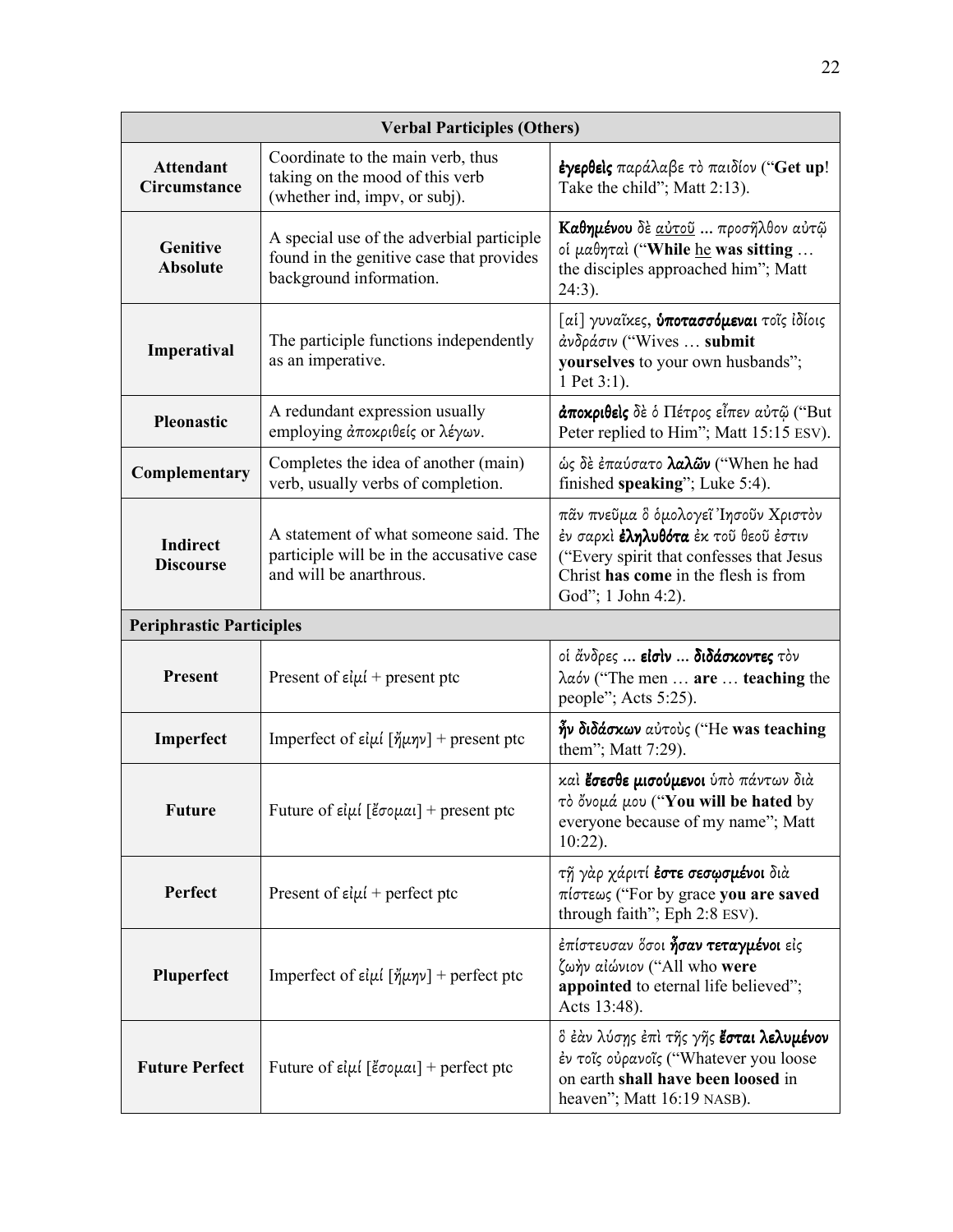**Chapter 11**

| <b>Adverbial Infinitives</b>          |                                                                                                                                                               |                                                                                                                                                                                                                     |  |
|---------------------------------------|---------------------------------------------------------------------------------------------------------------------------------------------------------------|---------------------------------------------------------------------------------------------------------------------------------------------------------------------------------------------------------------------|--|
| Complementary                         | "Completes" the verbal idea of<br>another verb.                                                                                                               | και ήμεῖς <u>ὀΦείλομεν</u> ἀλλήλους <b>ἀγαπᾶν</b><br>("No one is able to serve two<br>masters"; 1 John 4:11 NASB).                                                                                                  |  |
| <b>Purpose</b>                        | Communicates the goal or intent of<br>an action or state expressed by the<br>controlling verb.                                                                | μὴ νομίσητε ὅτι ἦλθον <b>καταλῦσαι</b> τὸν<br>νόμον ("Don't think that I came to<br>abolish the Law"; Matt 5:17).                                                                                                   |  |
| <b>Result</b>                         | Communicates the actual or<br>conceived result of an action or state<br>expressed by the controlling verb.                                                    | έπλησαν άμφότερα τα πλοΐα <u>ὥστε</u><br>βυθίζεσθαι αύτά ("they  filled both<br>the boats, so that they began to<br>$sink$ "; Luke 5:7 ESV)                                                                         |  |
| <b>Temporal</b>                       |                                                                                                                                                               |                                                                                                                                                                                                                     |  |
| <b>Previous Time</b>                  | The action of the infinitive occurs<br>before the action of the controlling<br>verb ( $\mu \in \mathfrak{a}$ $\tau \circ$ + infinitive).                      | <u>μετὰ</u> δὲ <u>τὸ</u> <b>παραδοθῆναι</b> τὸν Ἰωάννην<br>ἦλθεν ὁ Ἰησοῦς εἰς τὴν Γαλιλαίαν<br>("After John was arrested, Jesus<br>went to Galilee"; Mark 1:14).                                                    |  |
| <b>Contemporaneous</b><br><b>Time</b> | The action of the infinitive occurs<br>simultaneously with the action of the<br>controlling verb ( $\epsilon \nu \tau \tilde{\omega}$ + infinitive).          | <u>ἐν τῷ</u> <b>σπείρειν</b> αὐτὸν ἃ μὲν ἔπεσεν<br>παρά την όδόν ("As he sowed, some<br>seed fell along the path"; Matt 13:4).                                                                                      |  |
| <b>Subsequent Time</b>                | The action of the infinitive occurs<br><i>after</i> the action of the controlling<br>verb ( $\pi \rho \delta$ τοῦ or $\pi \rho \nu$ [ $\eta$ ] + infinitive). | <u>πρὸ τοῦ</u> σε Φίλιππον <b>φωνῆσαι</b><br>εἶδόν σε ("Before Philip called you<br>I saw you"; John 1:48).                                                                                                         |  |
| Cause                                 | Communicates the reason or ground<br>for the action of the controlling verb,<br>answering "Why?" ( $\delta t \dot{\alpha} \tau \delta$ +<br>infinitive).      | οὐκ ἔχετε <u>διὰ τὸ</u> μὴ <b>αἰτεῖσθαι</b> ὑμᾶς<br>("You do not have because you do<br>not ask"; Jas 4:2).                                                                                                         |  |
| Means                                 | Conveys the way in which the action<br>of the controlling verb is performed,<br>answering "How?" (έν τ $\tilde{\omega}$ +<br>infinitive).                     | ό θεός  άπέστειλεν αύτον<br>εὐλογοῦντα ὑμᾶς <u>ἐν τῷ</u> <b>ἀποστρέφειν</b><br>ἕκαστον ἀπὸ τῶν πονηριῶν ὑμῶν<br>("God  sent him  to you to bless<br>you by turning each of you from<br>your evil ways"; Acts 3:26). |  |
| <b>Substantival Infinitives</b>       |                                                                                                                                                               |                                                                                                                                                                                                                     |  |
| <b>Subject</b>                        | Functions as the subject (or predicate<br>nominative) of a finite verb.                                                                                       | τό ζην Χριστός καί τό άποθανεΐν<br>κέρδος ("to live is Christ, and to die<br>is gain"; Phil $1:21$ ESV).                                                                                                            |  |
| <b>Direct Object</b>                  | Functions as the direct object of a<br>finite verb.                                                                                                           | ό πατὴρ  τῷ υἱῷ ἔδωκεν ζωὴν <b>ἔχειν</b> ἐν<br>έαυτῷ ("The Father  has granted to<br>the Son to have life in Himself"; John<br>$5:26$ ).                                                                            |  |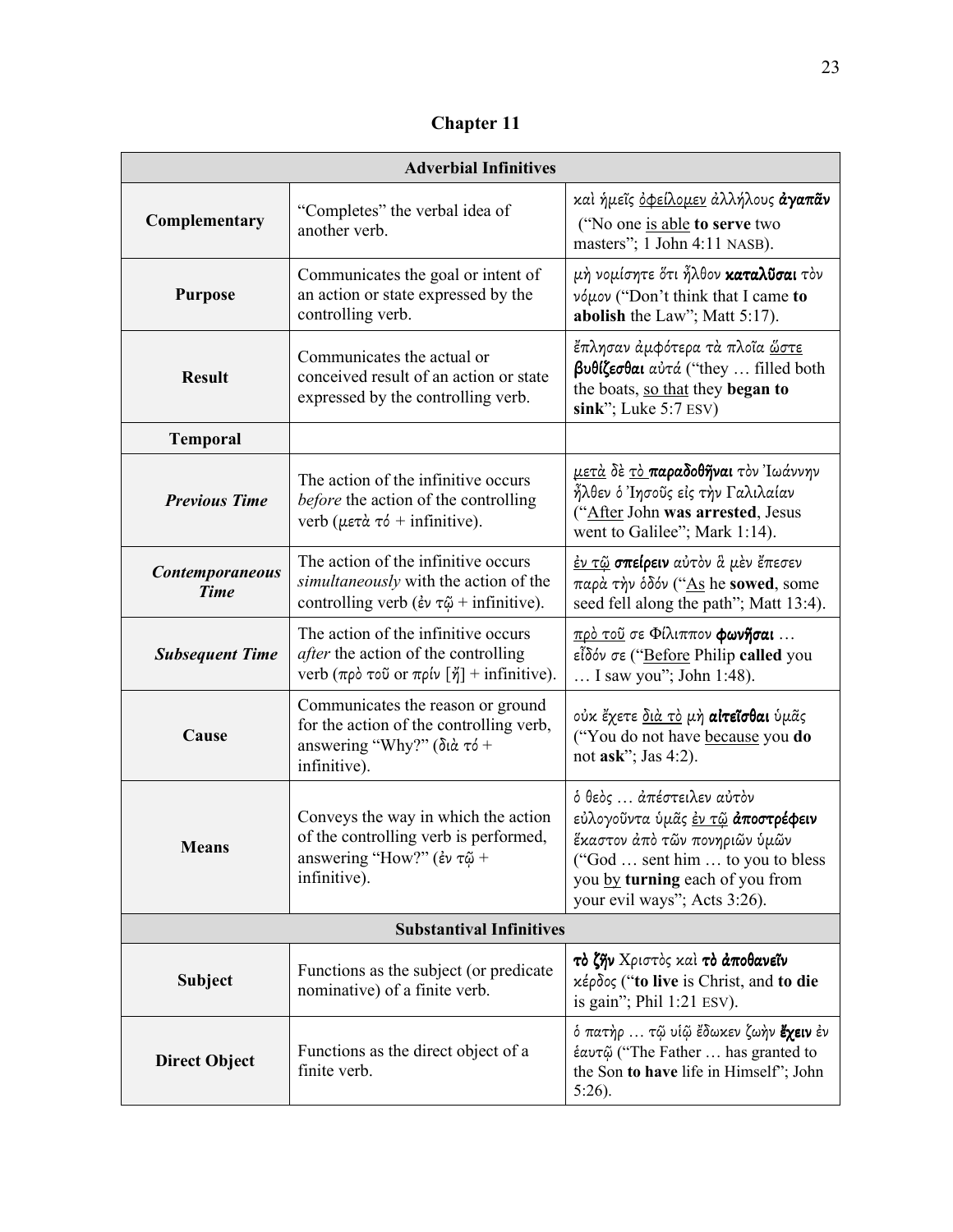| <b>Indirect Discourse</b>      | καὶ <u>ἀπεκρίθησαν</u> μὴ <b>εἰδέναι</b> πόθεν<br>Used with verbs of speaking or<br>("So they answered that they did not<br>perception to communicate indirect<br>know where it came from"; Luke<br>discourse.<br>20:7 ESV).                                    |                                                                                                               |  |
|--------------------------------|-----------------------------------------------------------------------------------------------------------------------------------------------------------------------------------------------------------------------------------------------------------------|---------------------------------------------------------------------------------------------------------------|--|
| <b>Explanatory</b>             | Further defines, clarifies or qualifies<br>a noun or adjective.                                                                                                                                                                                                 | έδωκεν αὐτοῖς ἐξουσίαν τέκνα θεοῦ<br>γενέσθαι ("He gave them the right to<br>be children of God"; John 1:12). |  |
| <b>Independent Infinitives</b> |                                                                                                                                                                                                                                                                 |                                                                                                               |  |
| Imperatival                    | Functions as an imperative (or<br>hortatory subjunctive).                                                                                                                                                                                                       | χαίρειν μετά χαιρόντων ("Rejoice<br>with those who rejoice"; Rom<br>$12:15$ ).                                |  |
| <b>Absolute</b>                | Ἰάκωβος … ταῖς δώδεκα φυλαῖς ταῖς<br>Functions independently of the rest<br>έν τη διασπορά χαίρειν ("James  Το<br>of the sentence, having no syntactical<br>the twelve tribes dispersed abroad.<br>relation to other words or phrases.<br>Greetings"; Jas 1:1). |                                                                                                               |  |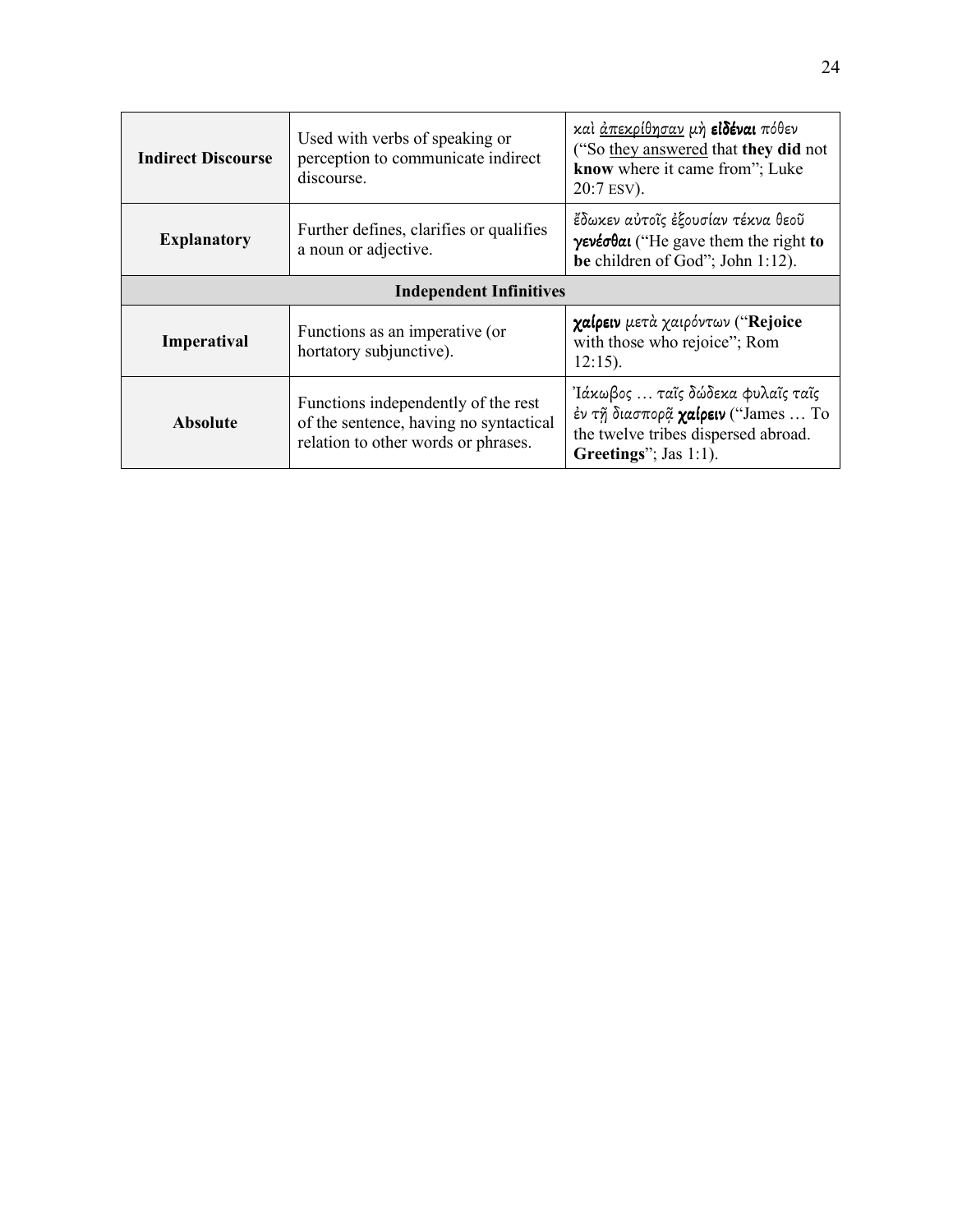| <b>Chapter 12</b> |  |
|-------------------|--|
|-------------------|--|

| <b>Pronouns</b>      |                                                                                                                     |                                                                                                                                               |
|----------------------|---------------------------------------------------------------------------------------------------------------------|-----------------------------------------------------------------------------------------------------------------------------------------------|
| <b>Type</b>          | <b>Sample Forms</b>                                                                                                 | <b>NT Example</b>                                                                                                                             |
| <b>Personal</b>      | έγώ ("Ι"); μου ("my"); σύ<br>(sg, "you"); ὑμῶν (pl,<br>"your"); αύτοῦ ("his").                                      | ήμεϊς δε ούκ έσμεν ύποστολής είς απώλειαν ("But we<br>are not like those who turn away from God to their<br>own destruction"; Heb 10:39 NLT). |
|                      | <i>Near</i> : $o\tilde{v}$ τος (masc, "this");<br>αὖται (fem, "these").                                             | ταΰτα δε αύτοῦ ένθυμηθέντος ("But after he had<br>considered these things"; Matt 1:20).                                                       |
| <b>Demonstrative</b> | Far: $\epsilon$ x $\epsilon$ ivo (neut, "that");<br>έκεῖνοι (masc, "those").                                        | έν δὲ ταῖς ἡμέραις <b>ἐκείναις</b> παραγίνεται Ἰωάννης ὁ<br>βαπτιστής ("In those days John the Baptist came";<br>Matt $3:1$                   |
| <b>Relative</b>      | oι' (masc pl, "who"); $\delta$ <sub>5</sub> (fem<br>sg, "of whom"); $\delta$ (neut sg,<br>"which").                 | άνδρὶ μωρῷ, <b>ὄστις</b> ὡκοδόμησεν αὐτοῦ τὴν οἰκίαν ἐπὶ<br>την άμμον ("a foolish man who built his house on<br>the sand"; Matt $7:26$ ).     |
| Interrogative        | $\tau$ <i>is</i> (masc/fem sg, "who?");<br>$\tau\omega\sigma$ (masc/fem sg, "of<br>whom?"); $\tau i$ ("what/why?"). | "τί κωλύει με βαπτισθῆναι; (What is to prevent me<br>from being baptized?"; Acts 8:36 NRSV).                                                  |
| Indefinite           | τις (masc sg, "anyone,<br>someone"); τινες (masc pl,<br>"certain ones").                                            | $\frac{2}{3}$ άν τις εἶπη  ("If anyone says"; 1 John 4:20).                                                                                   |
| <b>Reflexive</b>     | έμαυτόν ("myself"); έαυτούς<br>(masc, "yourselves"); έαυτοΐς<br>(masc, "to themselves").                            | έαυτούς πειράζετε εί έστε έν τη πίστει ("Examine<br>yourselves to see whether you are in the faith"; 2<br>Cor 13:5 NIV).                      |
| Reciprocal           | $\partial$ λλήλων ("one another").                                                                                  | άνεχόμενοι <b>άλλήλων</b> ("accepting one another"; Col<br>$3:13$ ).                                                                          |

| <b>Functions of Prepositional Phrases</b> |                                                                             |  |
|-------------------------------------------|-----------------------------------------------------------------------------|--|
| <b>Adverbial</b><br>(modifying verb)      | αίτείτω δε έν πίστει ("But let him ask in faith"; Jas 1:6).                 |  |
| Adjectival                                | $\tau$ η κατ' ευσέβειαν διδασκαλία ("the teaching that promotes godliness"; |  |
| (modifying a noun)                        | 1 Tim $6:3$ ).                                                              |  |
| <b>Substantival</b>                       | Μή άγαπᾶτε τον κόσμον μηδέ τα έν τῷ κόσμφ ("Do not love the world or the    |  |
| (acting as a noun)                        | things in the world"; 1 John 2:15 ESV).                                     |  |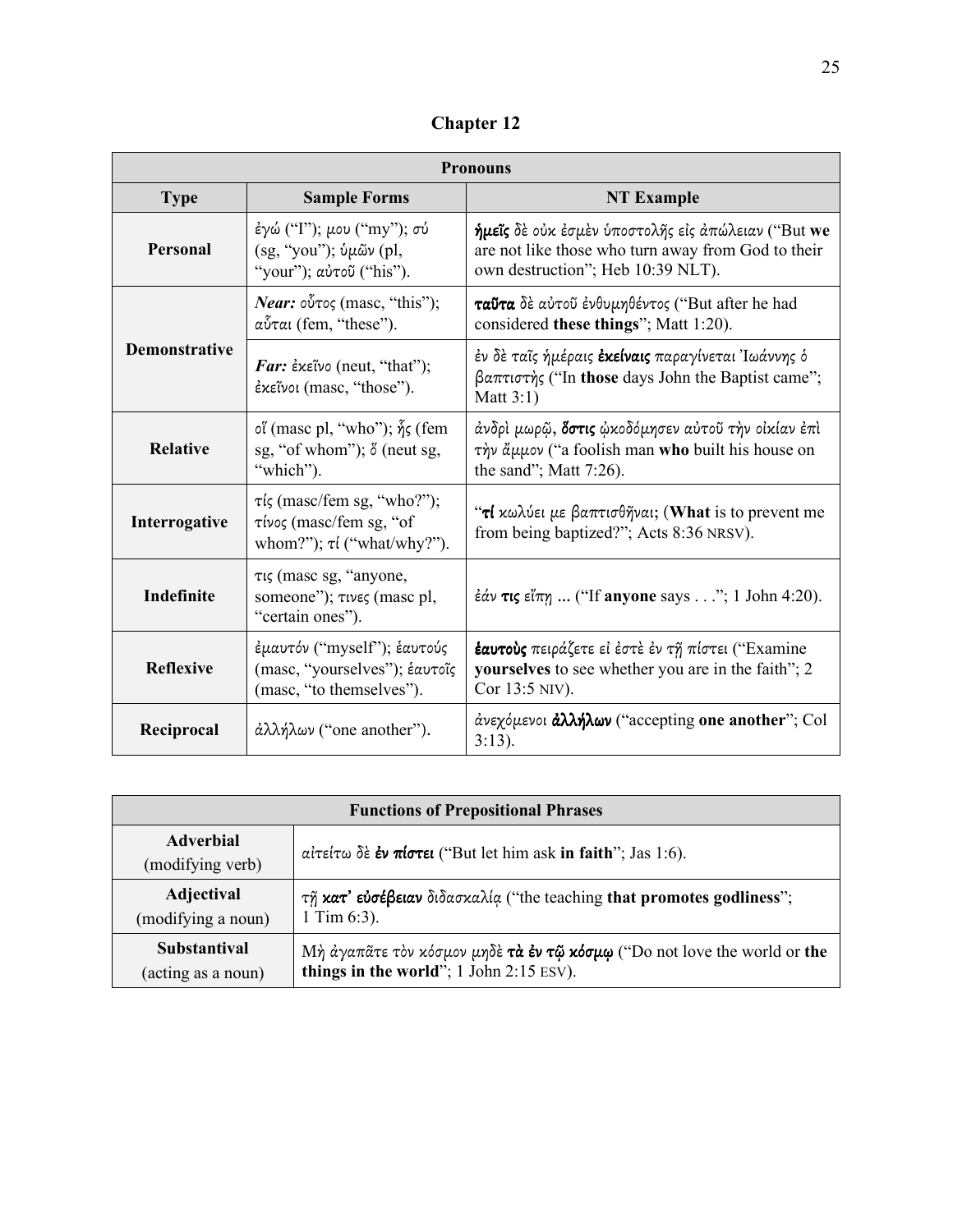| <b>The 17 Proper Prepositions</b> |                         |                       |                             |
|-----------------------------------|-------------------------|-----------------------|-----------------------------|
| Preposition                       | <b>Frequency in GNT</b> | <b>Case of Object</b> | <b>Glosses</b>              |
| άνά                               | 13x                     | acc                   | each, in turn, up           |
| άντί                              | 22x                     | gen                   | in place of, instead of     |
| απ <sub>0</sub>                   | 646x                    | gen                   | from, of                    |
| $\delta$ ιά                       | 667x                    | gen<br>acc            | through<br>because of       |
| εἰς                               | 1768x                   | acc                   | into, in, at                |
| ἐκ                                | 914x                    | gen                   | from, out of                |
| έν                                | 2752x                   | dat                   | in, into, by                |
| έ $π$ ί                           | 890x                    | gen<br>dat<br>acc     | on<br>upon<br>upon, against |
| κατά                              | 473x                    | gen<br>acc            | against<br>according to     |
| μετά                              | 469x                    | gen<br>acc            | with<br>after               |
| παρά                              | 194x                    | gen<br>dat<br>acc     | from<br>with<br>beside      |
| περί                              | 333x                    | gen<br>acc            | concerning<br>around        |
| πρό                               | 47x                     | gen                   | before, at                  |
| πρός                              | 700x                    | gen<br>dat<br>acc     | for<br>at<br>to             |
| σύν                               | 128x                    | dat                   | with                        |
| ύπέρ                              | 150x                    | gen<br>acc            | for<br>above                |
| ύπό                               | 220x                    | gen<br>acc            | by<br>under                 |

| <b>Conjunction Type</b> | <b>Common Conjunctions and Glosses</b>                                                                                                               |  |
|-------------------------|------------------------------------------------------------------------------------------------------------------------------------------------------|--|
| Copulative              | καί ("and," "also"); δέ ("and"); οὐδέ ("and not"); μηδέ ("and not"); τέ ("and<br>so"); ούτε ("and not"); $\mu$ ήτε ("and not").                      |  |
| Disjunctive             | $\eta'$ ("or"); $\epsilon \zeta \zeta$ ("if," "whether").                                                                                            |  |
| Adversative             | $\partial$ λλά ("but"); δέ ("but"); μέν ("but"); μέντοι ("nevertheless"); πλήν ("but,"<br>"except"); εί μή ("except"); ὅμως ("yet"); καίτοι ("yet"). |  |
| Inferential             | οὖν ("therefore," "so"); $\tilde{\alpha}$ ρα ("then"); διό ("for this reason"); δή ("therefore").                                                    |  |
| Explanatory             | γ <i>άρ</i> ("for").                                                                                                                                 |  |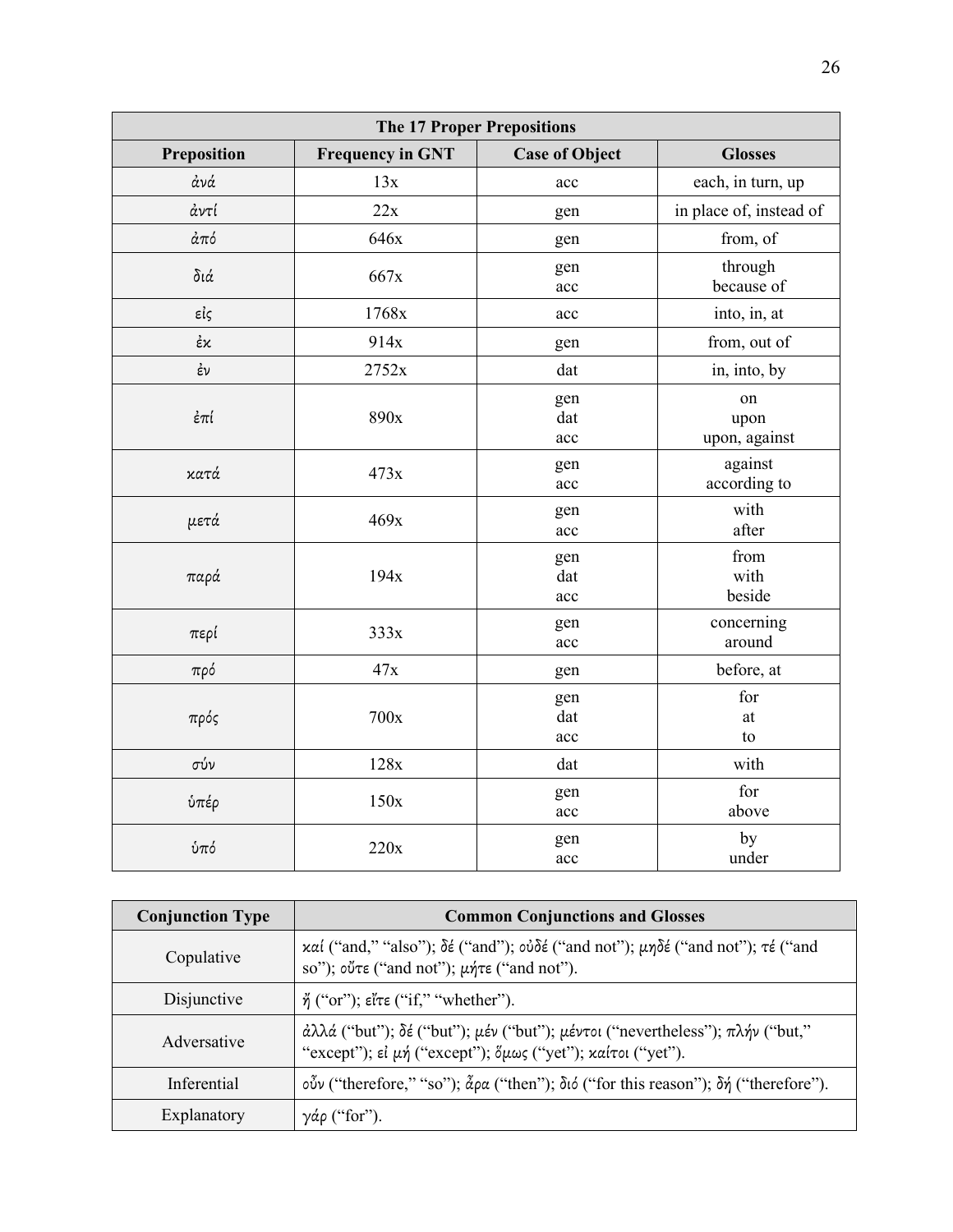| <b>Conjunction Type</b> | <b>Common Conjunctions and Glosses</b>                                                                                        |
|-------------------------|-------------------------------------------------------------------------------------------------------------------------------|
| <b>Purpose</b>          | ίνα ("in order that," "so that"); $\delta \pi \omega \varsigma$ ("that").                                                     |
| <b>Result</b>           | ώστε ("so that"); $\delta \pi \omega \zeta$ ("that").                                                                         |
| Causal                  | ότι ("that," "because"); διότι ("because"); επεί<br>("because," "since"); ἐπειδή ("because").                                 |
| Comparative             | $\omega$ ς ("as," "like"); ὥσπερ ("just as"); καθώς ("as,"<br>"just as"); $x\alpha\theta\alpha\pi\epsilon\rho$ ("just as").   |
| <b>Conditional</b>      | $ε$ <sup><math>i</math></sup> ("if"); $ε̃αν$ ("if"); $ε̃ι'περ$ ("if indeed").                                                 |
| Concessive              | εί καί ("even if"); καὶ εἰ ("even if"); κἆν ("even<br>though"); $x\alpha/\pi\epsilon\rho$ ("although").                       |
| <b>Declarative</b>      | ότι ("that"); ίνα ("that"). Conjunctions sometimes<br>untranslated or communicated with a dash, colon, or<br>quotation marks. |
| <b>Temporal</b>         | ότε ("when"); ἕως ("until"); ὅταν ("whenever"); πρίν<br>("before").                                                           |
| Local                   | οὖ ("where"); ὅπου ("where"); ὅθεν ("from where,"<br>"whence").                                                               |

| <b>Adverbs Modifying a Verb</b>                 |                                                                                                                                                                                                       |  |
|-------------------------------------------------|-------------------------------------------------------------------------------------------------------------------------------------------------------------------------------------------------------|--|
| Indicative                                      | ό θάνατος ούκ έσται έτι ("Death will be no more"; Rev 21:4 NRSV).                                                                                                                                     |  |
| Infinitive                                      | Ιωσήφ  έβουλήθη λάθρα άπολῦσαι αὐτήν ("Joseph  decided to divorce<br>her secretly"; Matt $1:19$ ).                                                                                                    |  |
| Participle                                      | ό σπείρων φειδομένως φειδομένως και θερίσει ("The person who sows<br>sparingly will also reap sparingly"; 2 Cor 9:6).                                                                                 |  |
| Imperative                                      | $\epsilon \pi$ ίστηθι εύκαίρως άκαίρως ("be ready in season and out of season"; 2 Tim<br>4:2 ESV).                                                                                                    |  |
| Subjunctive                                     | ίνα  σωφρόνως και δικαίως και εύσεβῶς ζήσωμεν έν τῷ νῦν αἰῶνι ("to live in<br>a sensible, righteous, and godly way in the present age"; Titus 2:12).                                                  |  |
| <b>Adverbs Modifying an Adjective or Adverb</b> |                                                                                                                                                                                                       |  |
| <b>Adjective</b>                                | [ἦσαν] χαλεποὶ <b>λίαν</b> , ὥστε μὴ ἰσχύειν τινὰ παρελθεῖν διὰ τῆς ὁδοῦ ἐκείνης<br>("They were so violent that no one could pass that way"; Matt 8:28).                                              |  |
| Adverb                                          | καί πρωΐ έννυχα λίαν άναστάς έξηλθεν και άπήλθεν είς έρημον τόπον ("Very<br>early in the morning, while it was still dark, He got up, went out, and made<br>His way to a deserted place"; Mark 1:35). |  |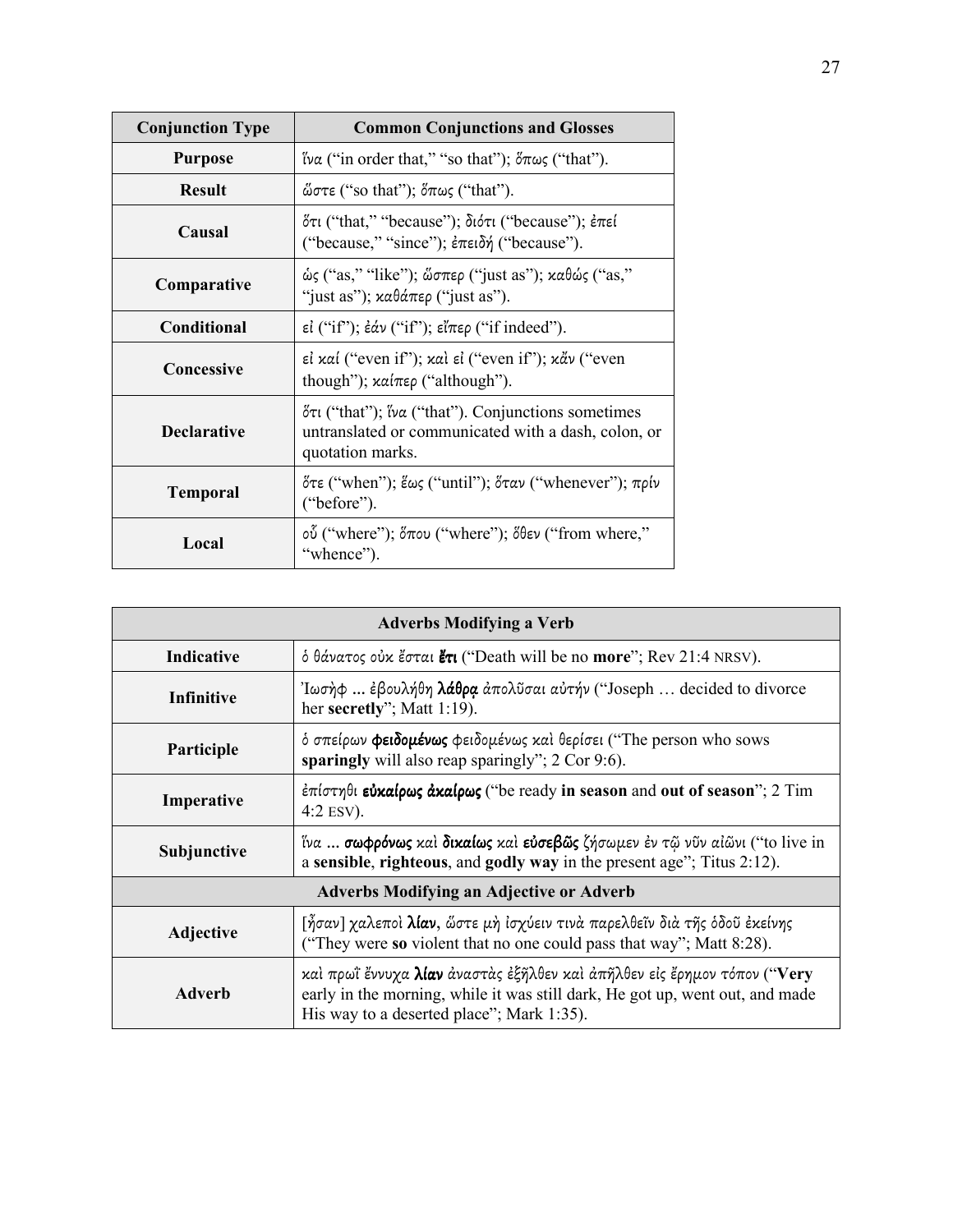| <b>Uses of the Adverb</b> |                                                                                    |  |
|---------------------------|------------------------------------------------------------------------------------|--|
| <b>Time</b>               | <b>ἔπειτα</b> ἦλθον εἰς τὰ κλίματα τῆς Συρίας καὶ τῆς Κιλικίας ("Afterward, I went |  |
| (When?)                   | to the regions of Syria and Cilicia"; Gal 1:21).                                   |  |
| <b>Degree</b>             | έγὼ ἦλθον ἵνα ζωήν ἔχωσιν καὶ περισσὸν ἔχωσιν ("I came that they may have          |  |
| (How much?)               | life, and have it <b>abundantly</b> "; John 10:10 NASB).                           |  |
| <b>Manner</b>             | δμοίως δ έλεύθερος κληθείς δοῦλός έστιν Χριστου ("Likewise he who is called        |  |
| (In what way?)            | as a free man is Christ's slave"; 1 Cor 7:22).                                     |  |
| <b>Place</b><br>(Where?)  | σύ κάθου <b>ὧδε</b> καλῶς ("Sit here in a good place"; Jas 2:3).                   |  |

| <b>Adverbs Used as Nouns or Adjectives</b> |                                                                                                                                |
|--------------------------------------------|--------------------------------------------------------------------------------------------------------------------------------|
| <b>Noun</b>                                | ίνα γένηται καί τό έκτός αύτου καθαρόν ("so the outside of it may also<br>become clean"; Matt 23:26).                          |
| <b>Adjective</b>                           | πρὸς τὴν ἔνδειξιν τῆς δικαιοσύνης αὐτοῦ ἐν τῷ νῦν καιρῷ ("to demonstrate His<br>righteousness at the present time"; Rom 3:25). |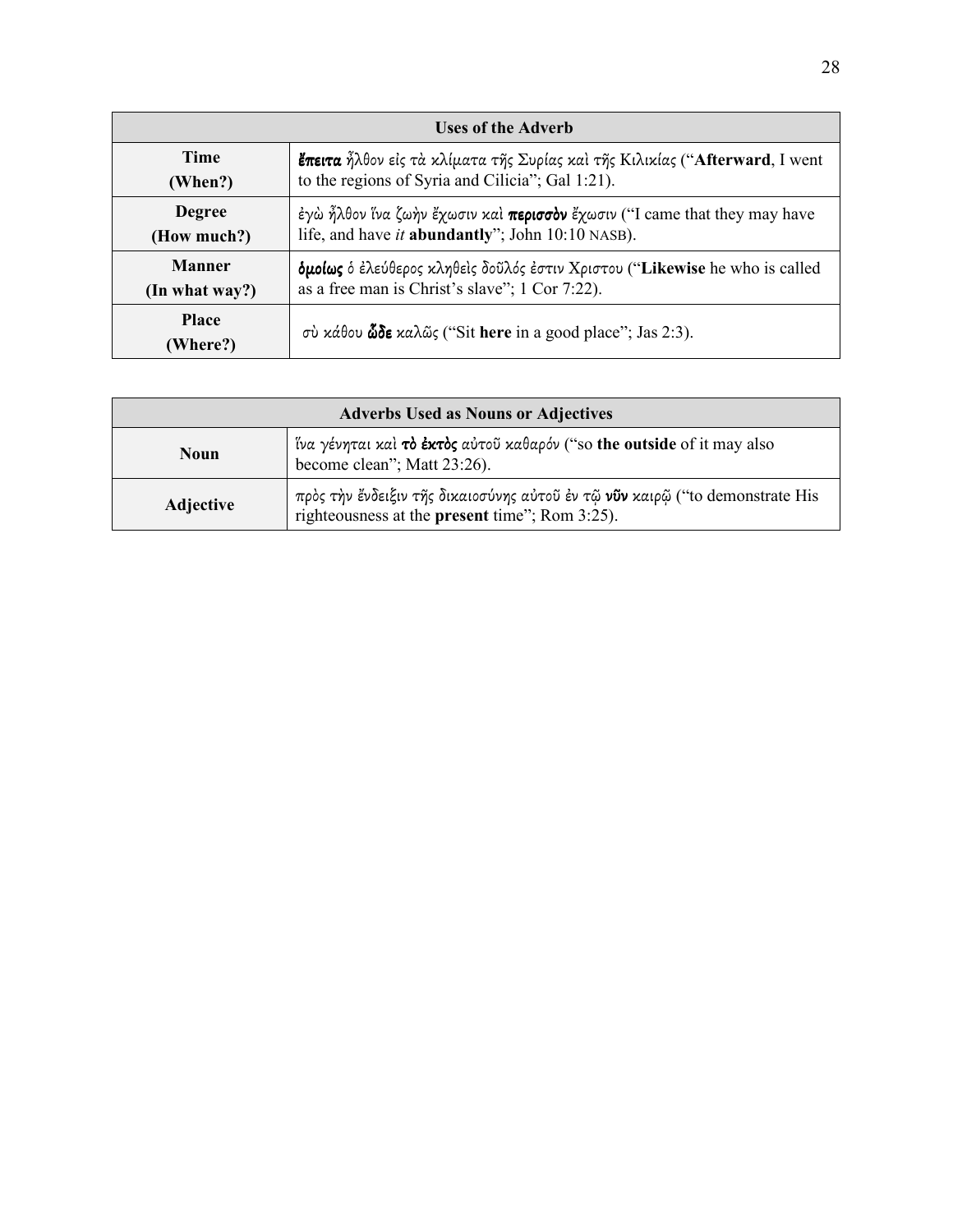**Chapter 13** 

| <b>Components of a Greek Sentence</b> |                                                                                                                                                                                                                                                                                           |                                                                                                                                                                              |
|---------------------------------------|-------------------------------------------------------------------------------------------------------------------------------------------------------------------------------------------------------------------------------------------------------------------------------------------|------------------------------------------------------------------------------------------------------------------------------------------------------------------------------|
| Component                             | <b>Definition</b>                                                                                                                                                                                                                                                                         | <b>Example</b>                                                                                                                                                               |
| Word                                  | A foundational sound unit (lex) with other<br>functional sound units (morphemes)<br>sometimes combined with it, so that a<br>native speaker recognizes it as a<br>grammatical entity referring to a person,<br>place, thing, action, or functioning in some<br>other way in his language. | $\Phi$ οίβην ("Phoebe"; Rom 16:1).                                                                                                                                           |
| <b>Phrase</b>                         | Two or more words functioning together as<br>a discrete grammatical unit, though lacking<br>the sufficient components to be called a<br>clause or sentence. Various kinds of<br>phrases: Prepositional, Noun, Adverbial,<br>Adjectival, Verbal.                                           | τοῦ λοιποῦ, ἐνδυναμοῦσθε <b>ἐν κυρίῳ</b> καὶ<br>έν τῷ κράτει τῆς Ισχύος αὐτοῦ<br>("Finally, be strong in the Lord and<br>in the strength of His might"; Eph<br>$6:10$ NASB). |
| Independent<br><b>Clause</b>          | A portion of a sentence that contains (or<br>implies) a subject or predicate and is not<br>subordinated to another portion of the<br>sentence.                                                                                                                                            | ήνίκα δὲ ἐὰν ἐπιστρέψη πρὸς κύριον,<br>περιαιρεΐται το κάλυμμα ("But<br>whenever anyone turns to the Lord,<br>the veil is taken away"; $2 \text{ Cor } 3:16$<br>NIV).        |
| <b>Dependent</b><br><b>Clause</b>     | A portion of a sentence that contains (or<br>implies) a subject or predicate and is<br>subordinated to another portion of the<br>sentence.                                                                                                                                                | σὺ ὃ σπείρεις, οὐ ζῳοποιεῖται <b>ἐὰν μὴ</b><br>$\frac{\partial \pi}{\partial \theta}$ ("What you sow does not<br>come to life unless it dies"; 1 Cor<br>$15:36$ ).           |

| <b>Types of Greek Sentences (by Components)</b> |                                                                                                                                                 |                                                                                                                                       |
|-------------------------------------------------|-------------------------------------------------------------------------------------------------------------------------------------------------|---------------------------------------------------------------------------------------------------------------------------------------|
| <b>Type</b>                                     | <b>Definition</b>                                                                                                                               | <b>Example</b>                                                                                                                        |
| <b>Simple</b>                                   | A sentence that has one word or group of<br>words functioning as the subject and one<br>word or group of words functioning as the<br>predicate. | δ πλοῦτος ὑμῶν σέσηπεν ("Your riches<br>have rotted"; Jas 5:2 ESV).                                                                   |
| Compound                                        | A sentence composed of two or more<br>independent clauses connected by one or<br>more coordinating conjunctions.                                | καί εύθὺς ἀπῆλθεν ἀπ' αὐτοῦ ή λέπρα,<br>καὶ ἐκαθαρίσθη ("Immed-iately the<br>leprosy left him, and he was made<br>clean"; Mark 1:42). |
| Complex                                         | A sentence that includes both an<br>independent clause and a subordinate<br>(dependent) clause.                                                 | καὶ ἐγερθεὶς ἀπῆλθεν εἰς τὸν οἶκον<br>αύτοῦ ("And, after he arose, he<br>departed to his house"; Matt 9:7<br>author's translation).   |
| Copulative                                      | A sentence that links two substantives with<br>a copulative verb (i.e., $\epsilon i\mu i$ , $\gamma i\nu \nu \mu \alpha i$ ,<br>ύπάρχω).        | ύμεῖς ἐστε τὸ φῶς τοῦ κόσμου ("You<br>are the light of the world"; Matt<br>$5:14$ ).                                                  |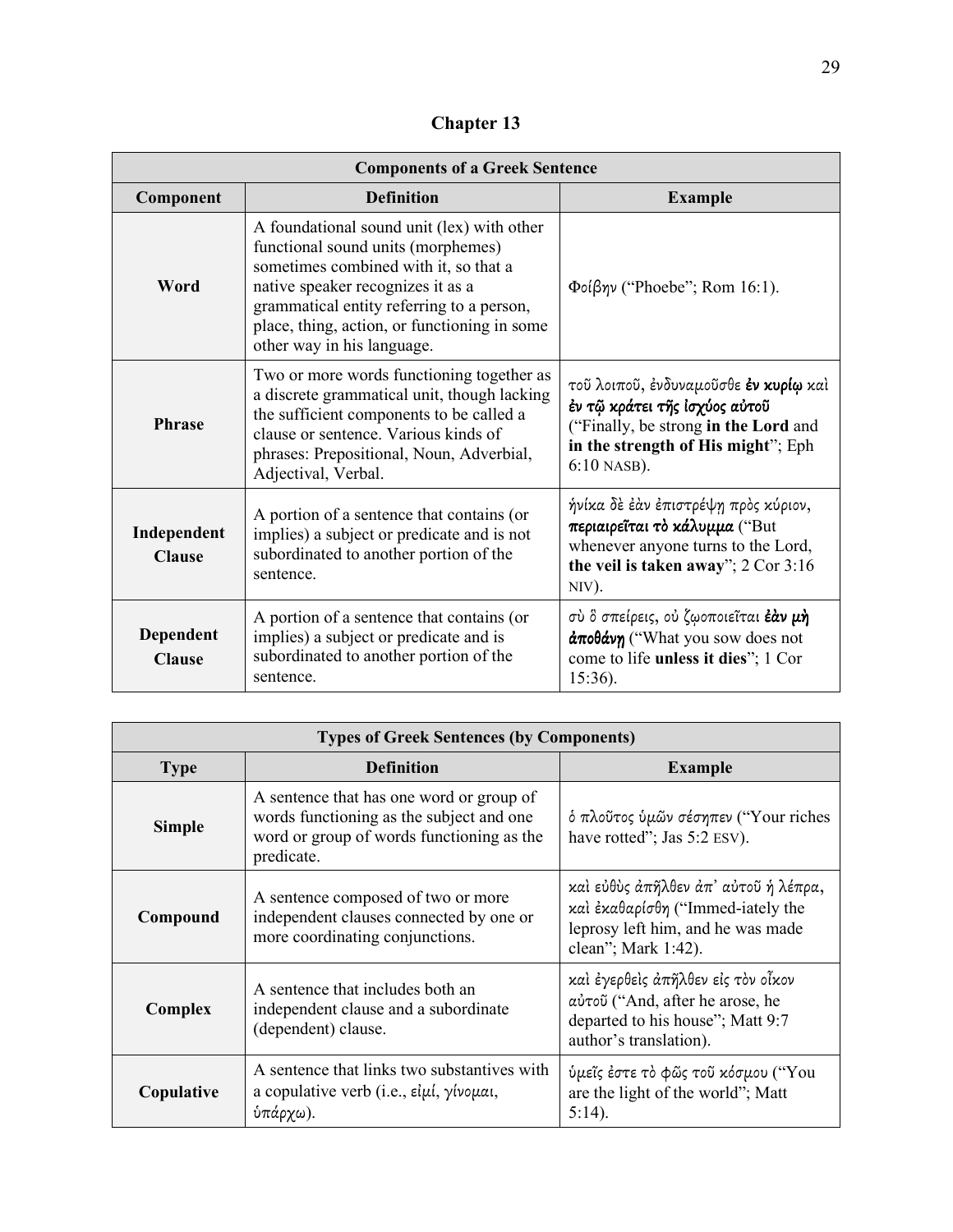| <b>Types of Greek Sentences (by Function)</b>     |                                                 |                                                                                                                                                   |
|---------------------------------------------------|-------------------------------------------------|---------------------------------------------------------------------------------------------------------------------------------------------------|
| <b>Type</b>                                       | <b>Definition</b>                               | <b>Example</b>                                                                                                                                    |
| <b>Declarative</b>                                | Makes a statement of fact.                      | πάντες γὰρ οἱ προφῆται καὶ ὁ νόμος<br>έως Ιωάννου έπροφήτευσαν ("For all<br>the prophets and the law prophesied<br>until John came"; Matt 11:13). |
| <b>Interrogative</b>                              | Asks a question.                                | ποῦ σου, θάνατε, τὸ νῖκος ("Death,<br>where is your victory?"; $1$ Cor 15:55).                                                                    |
| Gives a command or makes a request.<br>Imperative |                                                 | αἴτησόν με ὃ ἐὰν θέλης ("Ask me<br>whatever you wish"; Mark 6:22).                                                                                |
| <b>Exclamatory</b>                                | Communicate an expression of strong<br>feeling. | $\mu$ ή γένοιτο ("May it never be!"; Rom<br>9:14 NASB).                                                                                           |

| <b>Methods for Analyzing a Text's Structure</b>                                                                                                                                                                                    |                                                                                                                                                                                                                            |                                                                               |  |
|------------------------------------------------------------------------------------------------------------------------------------------------------------------------------------------------------------------------------------|----------------------------------------------------------------------------------------------------------------------------------------------------------------------------------------------------------------------------|-------------------------------------------------------------------------------|--|
| <b>Method</b>                                                                                                                                                                                                                      | Strength(s)                                                                                                                                                                                                                | Weakness(es)                                                                  |  |
| Line<br><b>Diagramming</b>                                                                                                                                                                                                         | Good for dealing exhaustively with<br>syntactical connections at the sentence<br>level and below.                                                                                                                          | Poor at showing relationship between<br>sentences and larger discourse units. |  |
| Arcing/<br><b>Bracketing</b>                                                                                                                                                                                                       | Extremely detailed method for labeling the<br>Method takes several hours to learn.<br>function of phrases and clauses in an<br>Categories of modern discourse<br>author's flow of thought.<br>analysis not fully employed. |                                                                               |  |
| <b>Phrase</b><br><b>Diagramming</b>                                                                                                                                                                                                | Simple "indentation" method which allows<br>the student to plot quickly a biblical<br>author's flow of thought.                                                                                                            | Not good for detailed syntactical<br>study at sentence level and below.       |  |
| Employing insights from modern<br>linguistics, discourse analysis provides an<br><b>Discourse</b><br>objective basis for arguing for boundaries,<br>is overly technical.<br><b>Analysis</b><br>prominence, and cohesion in a text. |                                                                                                                                                                                                                            | Much literature on discourse analysis                                         |  |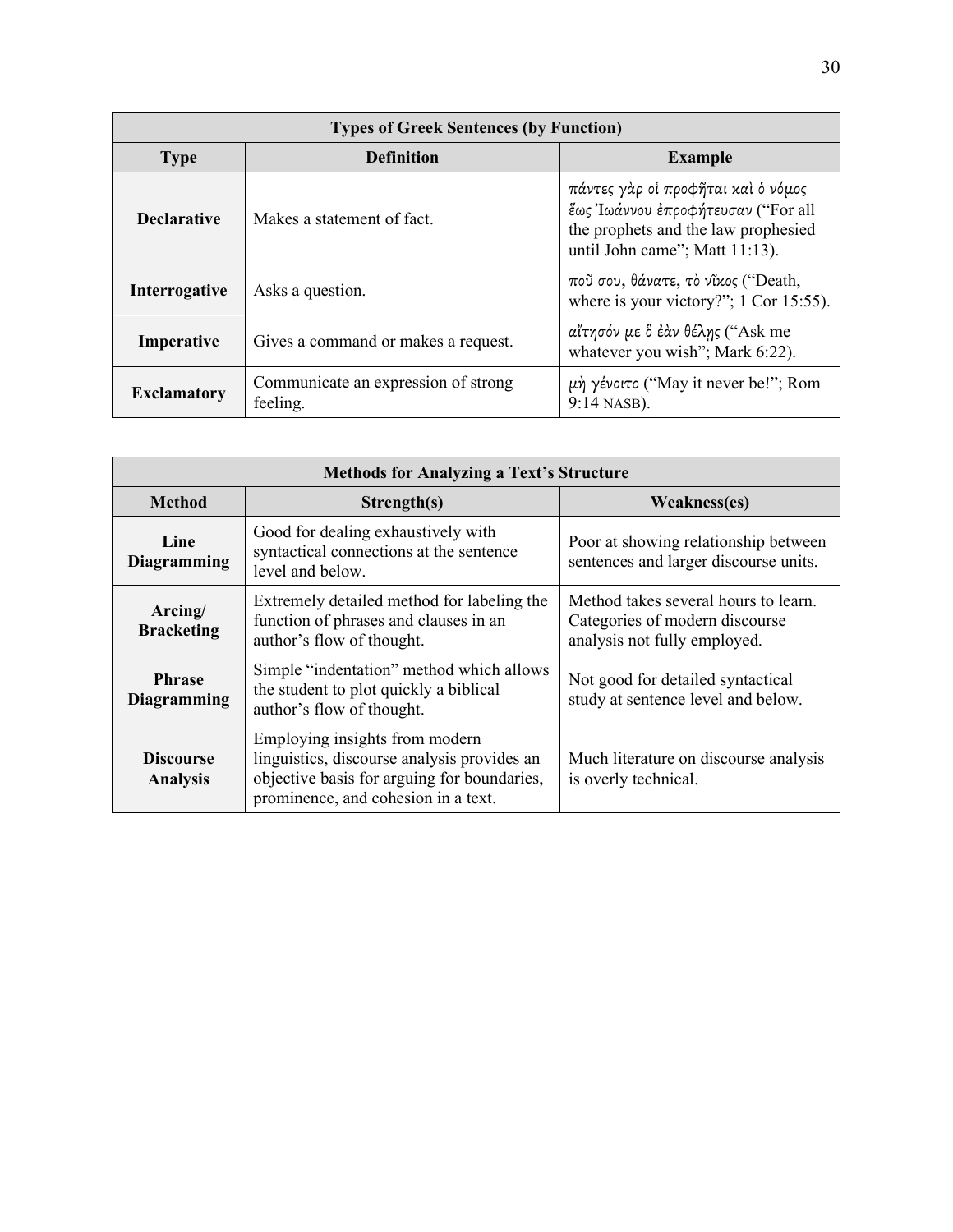## **Chapter 14**

| <b>Principles for Word Study</b>                                                              |
|-----------------------------------------------------------------------------------------------|
| 1. Don't make any word mean more than you have to. ("The least meaning is the best meaning.") |
| 2. Prioritize synchrony over diachrony. Study word usage contemporaneous with your text.      |
| 3. Do not confuse word and concept.                                                           |

4. Do not view word study tools as inerrant.

| <b>Resources for Word Study</b>       |                                                                                                                                                    |  |
|---------------------------------------|----------------------------------------------------------------------------------------------------------------------------------------------------|--|
| <b>Resource</b>                       | <b>Description</b>                                                                                                                                 |  |
| <b>BDAG</b>                           | Best NT Greek lexicon.                                                                                                                             |  |
| <b>NIDNTTE</b>                        | 5-volume word study tool, excellent linguistically and<br>theologically.                                                                           |  |
| <b>EDNT</b>                           | 3-volume lexicon with focus on theologically-significant<br>terms.                                                                                 |  |
| Louw and Nida                         | 2-volume work, groups words by "semantic domain"<br>(field of meaning).                                                                            |  |
| TDNT or "Kittel"                      | 10-volume work, extremely detailed diachronic study,<br>some entries have a liberal German bias.                                                   |  |
| Spicq (Theological Lexicon of the NT) | 3-volume work by French linguist.                                                                                                                  |  |
| Liddell-Scott-Jones (LSJ)             | Detailed lexicon indispensable for ancient Greek outside<br>the GNT.                                                                               |  |
| Moulton & Milligan                    | Lexicon illustrating NT vocab through ancient papyri<br>and inscriptions.                                                                          |  |
| <b>NewDocs</b>                        | 10 volumes (as of 2014), continuing the tradition of<br>Moulton & Milligan by illustrating NT vocabulary<br>through Greek papyri and inscriptions. |  |
| Thesaurus Linguae Graecae (TLG)       | Searchable database of Greek writings from the time of<br>Homer to the fall of Byzantium.                                                          |  |
| Lust-Eynikel-Hauspie (LEH)            | LXX lexicon, concerned with the meaning intended by<br>the <i>translators</i> of the LXX.                                                          |  |
| Muraoka                               | LXX lexicon, concerned with how an early reader<br>would have understood the LXX translation.                                                      |  |